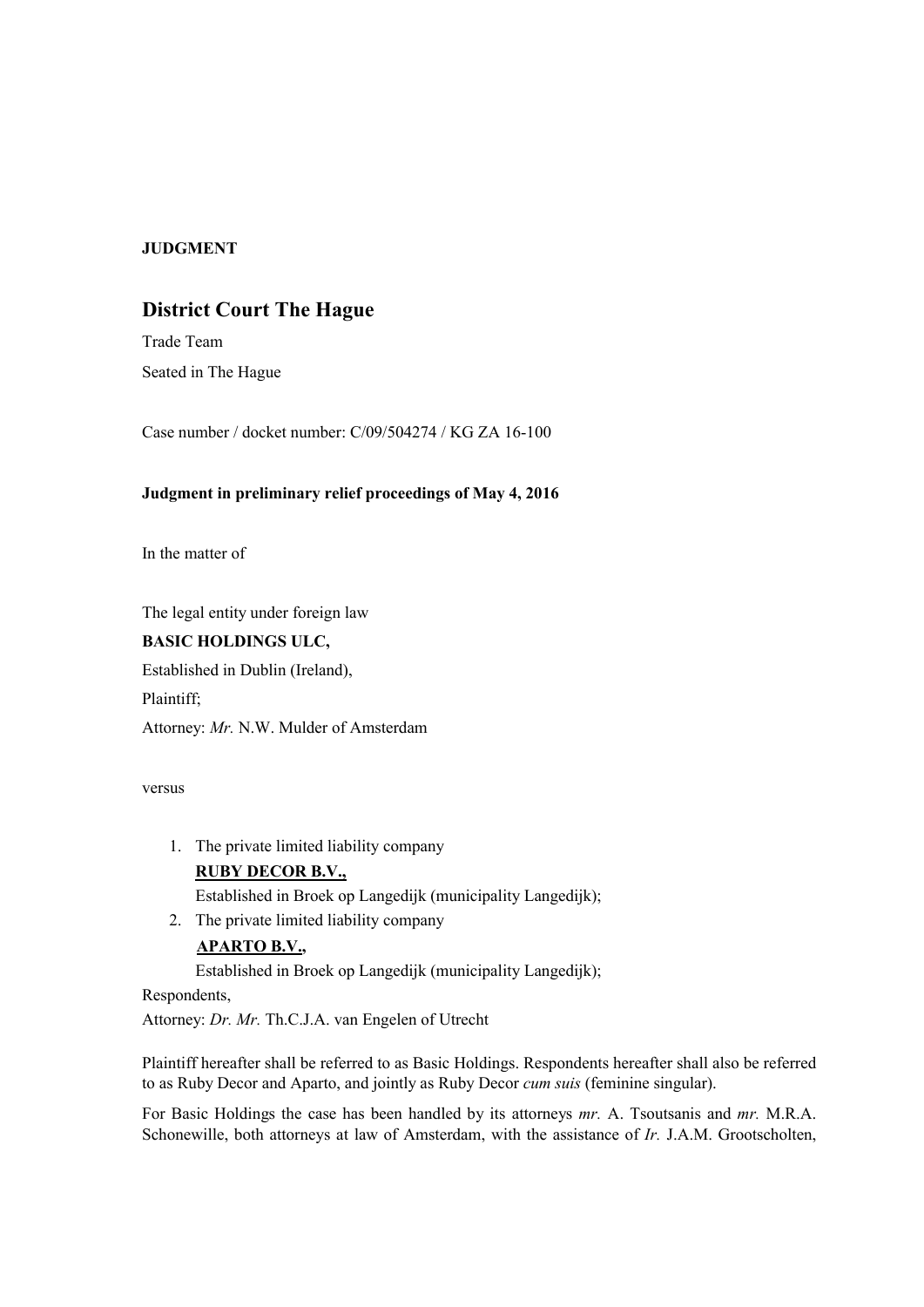patent attorney. For Ruby Decor *cum suis* the case has been handled by its attorney, assisted by *Ir.*  A.H.K. Tan, patent attorney.

## **1. The proceedings**

1.1 The course of the proceedings is evident from:

- the writ of summons of February 19, 2016, with exhibits 1 through 21;

- the statement pertaining to introduction of exhibits from the side of Ruby Decor *cum suis*, with exhibits 1 through 38, which was received on March 14, 2016;

- the letter from Basic Holdings to Ruby Decor *cum suis* dated March 21, 2016, requesting clarification of the exhibits of Ruby Decor *cum suis*;

- the statement pertaining to introduction of additional exhibits from the side of Basic Holdings, with exhibits 22 through 29, which was received on March 22, 2016;

- the statement pertaining to introduction of additional exhibits from the side of Ruby Decor *cum suis*, with exhibits 39 through 41, which was received on March 29, 2016;

- following a request to that effect of the judge hearing preliminary relief proceedings, the schedule of and clarification to the exhibits of Ruby Decor *cum suis*, received on April 1, 2016;

- the additional schedule of costs of Basic Holdings (EP 21a), also received on April 1, 2016;

- the additional schedule of costs of Ruby Decor *cum suis* (GP 42), also received on April 1, 2016;

- the oral hearing on April 4, 2016;

- the two sets of pleading notes submitted by Basic Holdings, whereby the non-read paragraphs 75, first sentence, 76 through 80 and 92 through 96 have been deleted in the first set of pleading notes;

- the pleading notes of Ruby Decor *cum suis*.

- 1.2 In his second term, the attorney of Basic Holdings asked that the paragraphs of Ruby Decor *cum suis*' pleading notes, which according to him had not been read out aloud by it during its first term, be stricken. In its second term, the attorney of Ruby Decor *cum suis* as yet read out aloud all of the parts of its pleading notes which he had not read out aloud during his first term, as well as the parts of which no longer could be determined whether or not these had been read out aloud in full. Hereupon the judge hearing preliminary relief proceedings ruled that the entire pleading notes of Ruby Decor *cum suis* form part of the procedural file, be that with the exception of the footnotes in those pleading notes. The judge hearing interim relief proceedings advised the parties that he will take into account that Basic Holding has not been able to respond to the initially non-read out parts of the pleading notes because these were only argued by Ruby Decor *cum suis* in its second term.
- 1.3 Finally, judgment was set for today.

## **2. The facts**

2.1 Basic Holdings forms part of the Glen Dimplex Group which operates worldwide and engages in the development and manufacture of artificial fireplaces.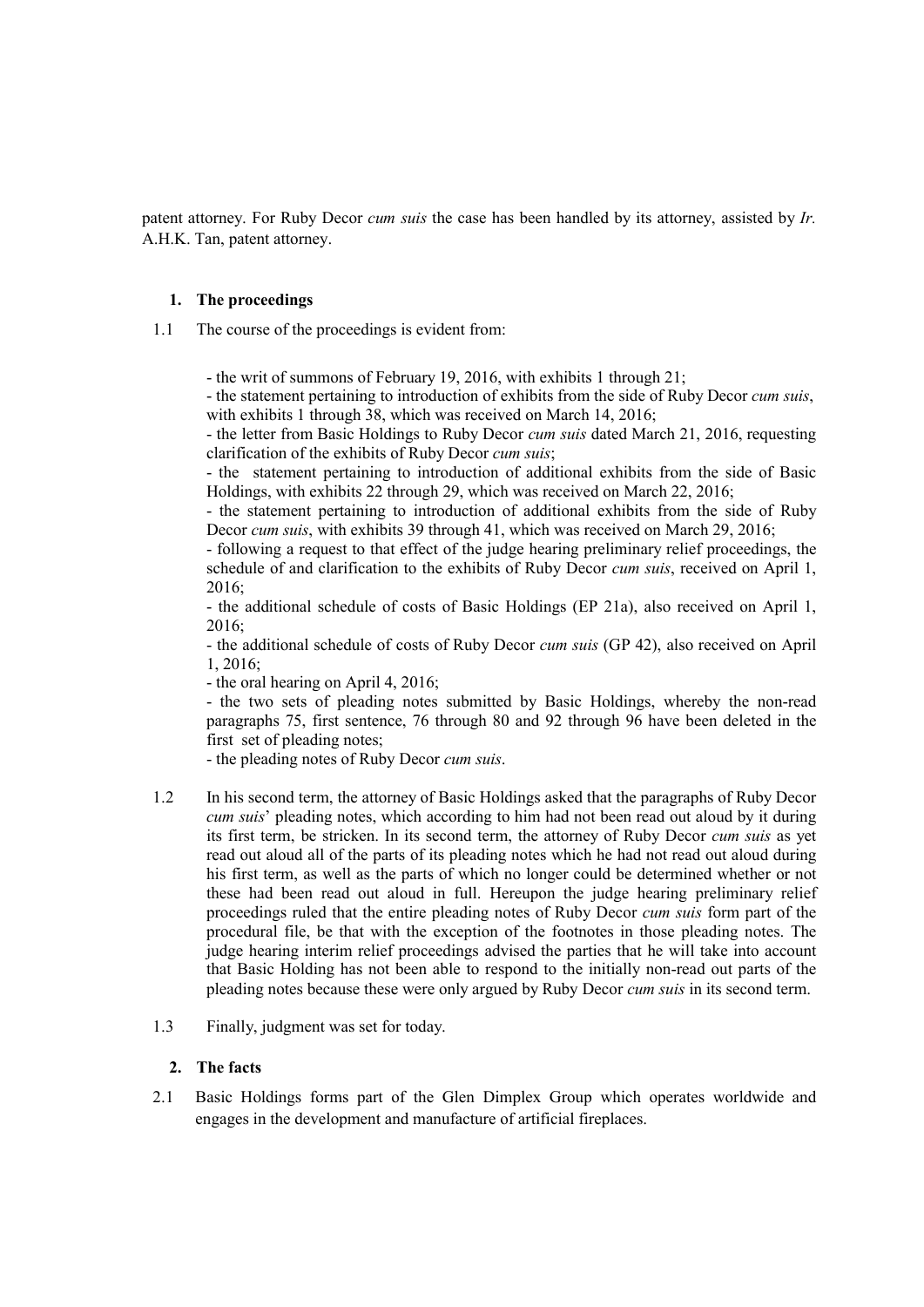- 2.2 Basic Holdings is right holder to European patent EP 2 029 941 B1 (hereafter: EP 941 or the patent) for an '*Artificial Fireplace'.* EP 941, amongst others, is valid in the Netherlands, Germany, France, the United Kingdom and Ireland. EP 941 was granted on October 3, 2012, following an application for such on March 13, 2007, which invoked priority on the basis of patent applications GB 0605001 of March 13, 2006 and GB 0623434 of November 24, 2006.
- 2.3 EP 941 has 17 claims, of which the first claim is independent. The subsequent claims all are dependent upon claim 1. The original English text of claim 1 of EP 941 runs as follows:
	- *1. A similated fire effect apparatus (10) (450) (322) comprising:*

*An aperture bed (12) (232);*

*A container (30) (452) (452') (652) (752) adapted to contain a body of liquid (32), the container providing a head space (496) (6528) above the liquid;*

*An ultrasonic transducer (34) (34') (462) (458) device having a transducing surface operatively in liquid contacting relation with the body of liquid (32) and operable to produce a vapour in said head space (496) (652B); and*

*means for providing a current of air directed upwardly from the aperture bed (12) (232)*

*Characterized in that the container (30) (452) (452') (652) (752) includes a vopour outlet port (482) ((482'), and in that*

*the apparatus (10) (450) (322) further comprises means (26) for providing a flow of air along a path extending into the head space (496) (652B) and out of the vapour outlet port (482) (482'), wherein the outlet port (482) (482') is so disposed that the air flow path exits the container (30) (452) (452') (652) (852) below the aperture bed (12) (232).*

#### 2.4 In the – undisputed – Dutch translation claim 1 reads as follows:

*1. A similated fire effect apparatus (10) (450) (322) comprising:*

*An aperture bed (12) (232);*

*A container (30) (452) (452') (652) (752) adapted to contain a body of liquid (32), the container providing a head space (496) (6528) above the liquid;*

*An ultrasonic transducer (34) (34') (462) (458) device having a transducing surface operatively in liquid contacting relation with the body of liquid (32) and operable to produce a vapour in said head space (496) (652B); and*

*means for providing a current of air directed upwardly from the aperture bed (12) (232)*

*Characterized in that the container (30) (452) (452') (652) (752) includes a vapour outlet port (482) ((482'), and in that*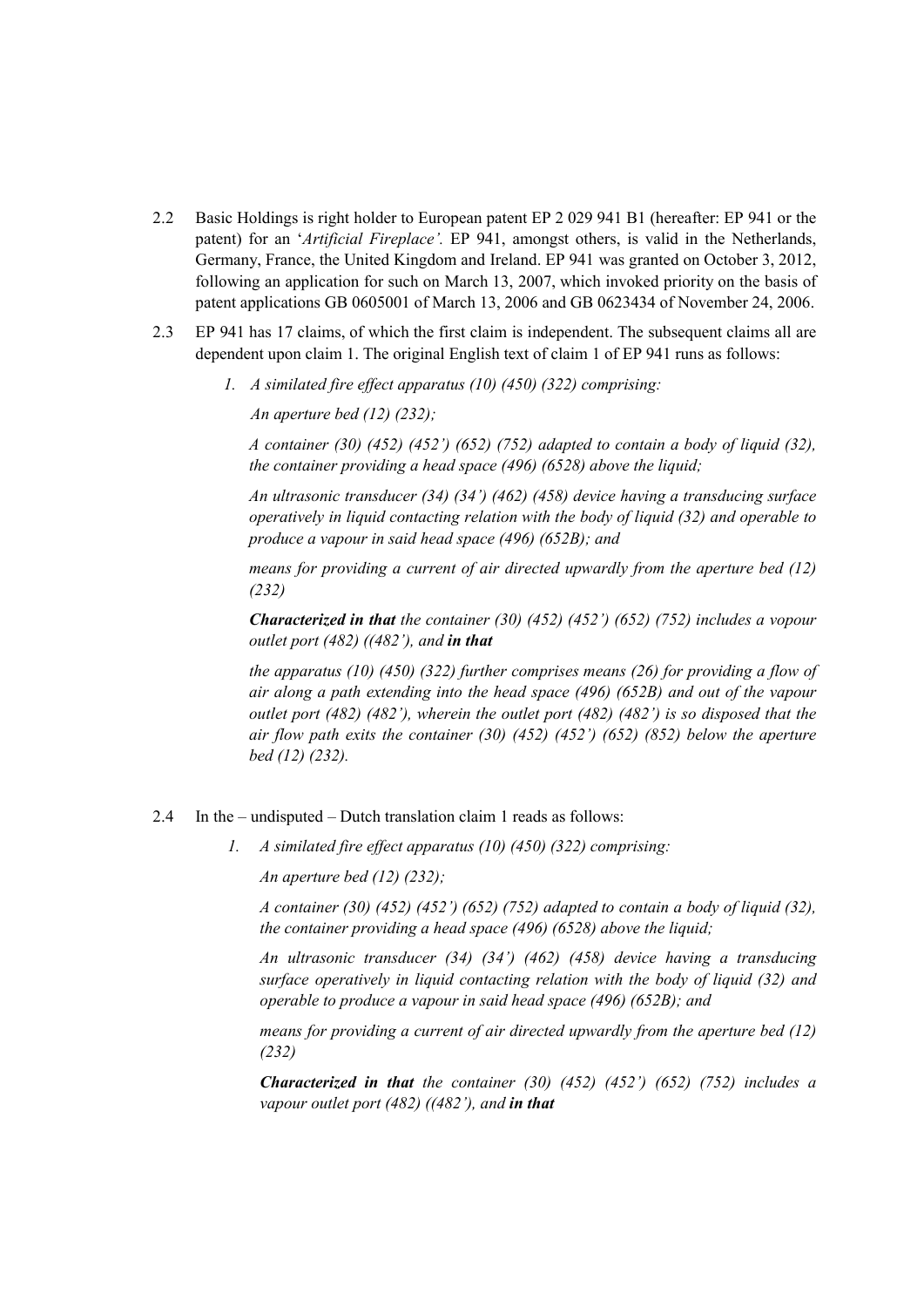*the apparatus (10) (450) (322) further comprises means (26) for providing a flow of air along a path extending into the head space (496) (652B) and out of the vapour outlet port (482) (482'), wherein the outlet port (482) (482') is so disposed that the air flow path exits the container (30) (452) (452') (652) (852) below the aperture bed (12) (232).*

*[1. Inrichting voor de simulatie van een haardvuureffect (10) (450) (322) omvattende: een van openingen voorzien bed (12) (232); een houder (30) (452) (452') (652) (752) ingericht om een vloeistofhoeveelheid (32) te bevatten, waarbij de houder een kopruimte (496) (652B) boven de vloeistof verschaft; een ultrasonische omvormerinrichting (34) (34') (462) (458) met een omvormend oppervlak dat werkzaam in vloeistofcontacterend verband met de vloeistofhoeveelheid (32) staat en bruikbaar is om een damp in de genoemde kopruimte (496) (652B) voort te brengen; en middelen voor het verschaffen van een luchtstroom, die vanaf het van openingen voorziene bed (12) (232) naar boven is gericht, met het kenmerk, dat de houder (30) (452) (452') (652) (752) een dampuitlaatpoort (482) (482') omvat en dat de inrichting (10) (450) (322) voorts middelen (26) omvat voor het verschaffen van een luchtstroom langs een weg, die zich naar binnen in de kopruimte (496) (652B) en uit de dampuitlaatpoort (482) (482') uitstrekt, waarbij de uitlaatpoort ( 482) ( 482') dusdanig is aangebracht, dat de luchtstromingsweg de houder (30) (452) (452') (652) (752) beneden het van openingen voorziene bed (12) (232) verlaat.]*

2.5 To the extent relevant for this case, the following paragraphs are included in the description of EP 941:

> *[0001] The present disclosure relates to simulated fires and in particular to apparatus for simulating the burning of solid fuel such as coal or logs. The apparatus may desirably, but not essentially include a heat source configured for space heating of a room. More especially, the disclosure relates to apparatus and methods for simulating flames produced by burning solid fuel and/or for simulating smoke as produced when burning solid fuel.*

*BACKGROUND*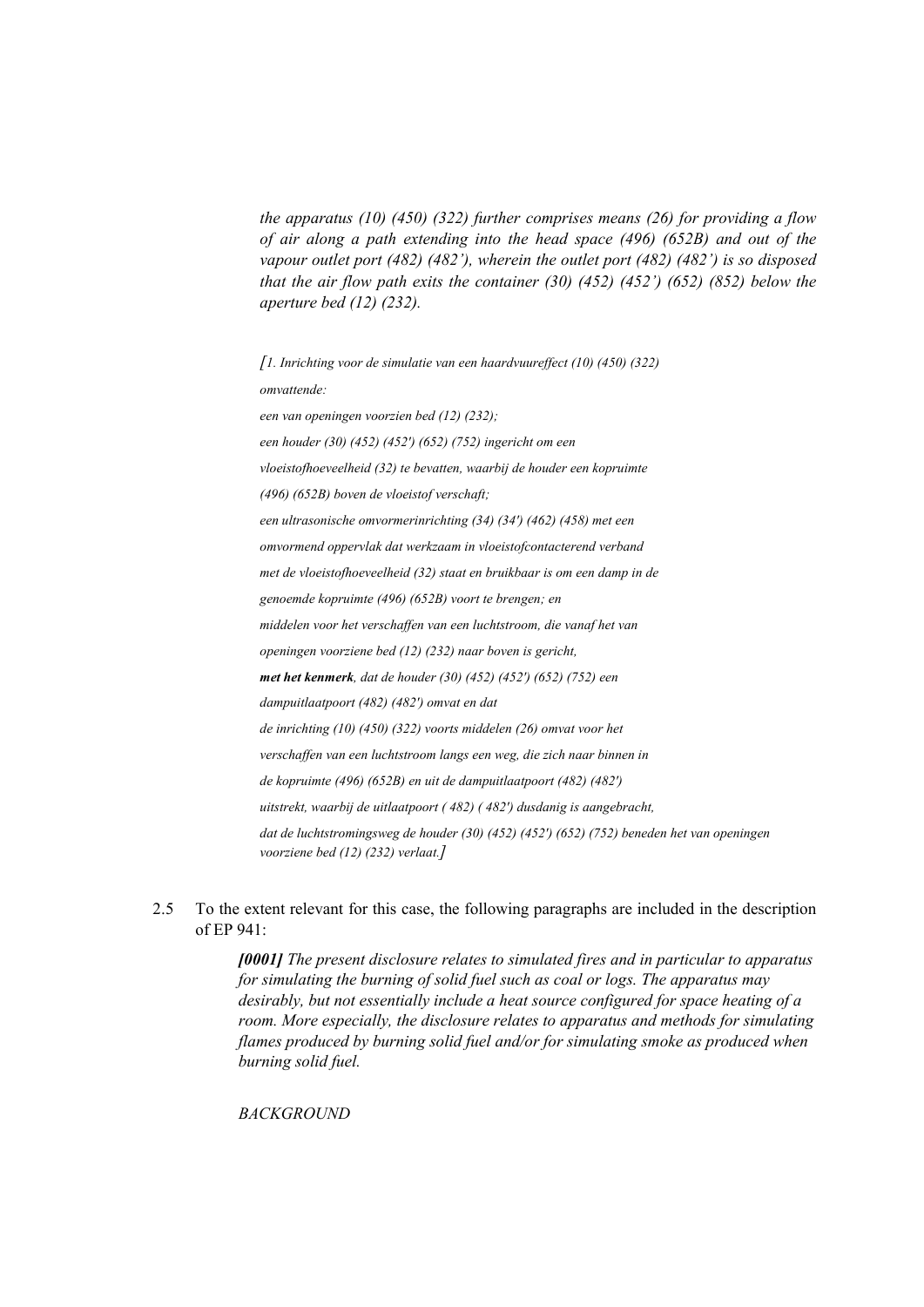*[0002] Many apparatus for simulating the burning of solid fuel are known in the art. Examples can be seen in WO 02/099338 and W097/4139 among many others.*

*Typically prior art fire simulating apparatus include a simulated fuel arrangement which may be as simple as a plastic moulding shaped and coloured to resemble coals or logs resting on an ember bed. More complex arrangements include a separate ember bed, which may also be a shaped and coloured plastic moulding, and discrete pieces of simulated fuel which rest on the ember bed. Other arrangements provide simulated fuel pieces resting in a simulated grate. Commonly, the simulated fuel arrangement is illuminated from below by light of varying intensity thereby to attempt to simulate the glowing nature of a burning fire.*

*[0003] WO 03/063664 teaches a simulated fire which includes a plurality of fuel pieces resting on a lattice work support. Below the fuel pieces there is provided a water container which includes an ultrasonic transducer. The transducer is operative to provide clouds of water vapour. A fan heater is mounted above the simulated fuel and acts to draw the water vapour through gaps between the fuel pieces. The water vapour emerging through the fuel bed is intended to resemble smoke. The water vapour is heated by the fan heater, thereby losing any resemblance to smoke and is expelled from the apparatus. The fuel bed is illuminated from below by a light source which is preferably located in the water container. The light source may be coloured red or orange.*

#### *BRIEF SUMMARY OF THE DISCLOSURE*

*[0004] The present disclosure seeks to provide improved simulations of flames and smoke, and to provide improved methods and apparatus for producing simulated smoke. The disclosure further seeks to provide improved apparatus for simulating a real fire, which, in particular, seeks to provide and* [what shall be meant is *an* – preliminary relief judge] *improved flame and/or smoke simulating effect."*

#### $(\ldots)$

*[0018] The term "apertured bed" in this specification is intended to mean and/or include a body, mass or assembly having gaps or apertures through which vapour produced by vapour generating means (such as an ultrasonic transducer) may pass in particular when entrained in a rising current of air. The apertured bed may, for example, be a fuel bed (in particular, a simulated fuel bed) which comprises a plurality of discrete bodies arranged together to form a larger general mass, such as simulated coals or logs, real coals or logs, pebbles, small rocks or glass or resin or plastic pieces, the vapour being able to pass and around and between the individual bodies. When a plurality of smaller bodies is used, it may be appropriate to support them on a frame which also allows the passage of the vapour produced vapour generating means.*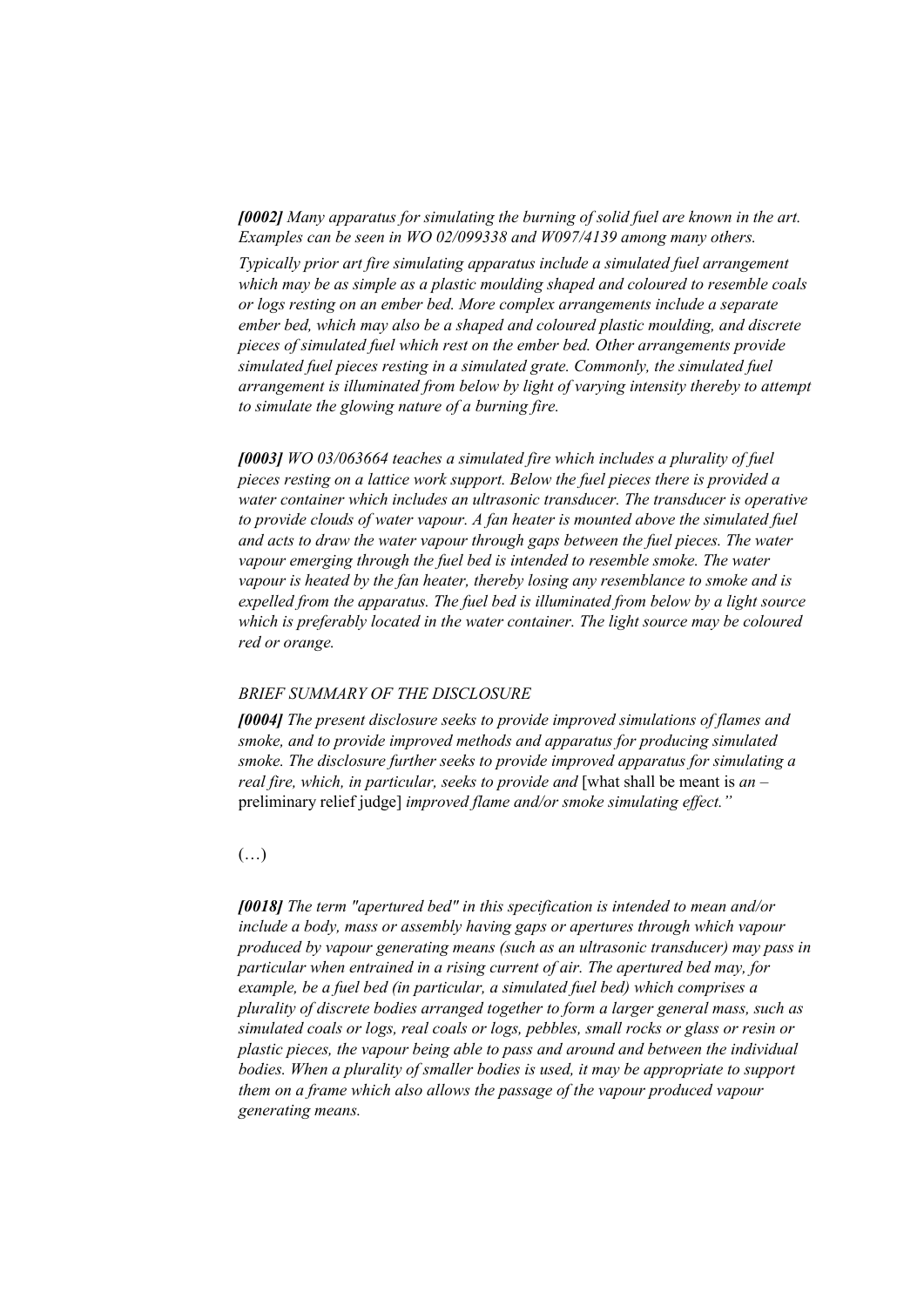*[0019] In alternative arrangements, the apertured bed may be in the form of one or more larger bodies each of which has one or more apertures which allow the passage of vapour. For example the apertured bed may comprise a single block of material having a plurality of passages extending from its under surface to its upper surface.*

## (…)

#### *DETAILED DESCRIPTION*

*[0022] Referring now to the drawings and in particular to Figure 1, in general terms the apparatus 10 of the present disclosure comprises in one embodiment a fuel bed indicated generically at 12, a vapour generator indicated generally at 14, at least one light source 16 and light modifying means 18, 20. Preferably the vapour is water vapour. A preferred liquid is water. Unless the context requires otherwise, references to water and water vapour herein include references to other suitable liquids and their respective vapours. A vapour guide 22 is provided to constrain the water vapour produced by the generator 14 to desired flow path. The apparatus 10 may comprise one or more water vapour generators 14. In use, the water vapour generator 14 produces water vapour within a substantially closed housing 24. A fan 26 provides a flow of air into the container 24 which entrains the water vapour. The water vapour exits the housing 24 through a suitable aperture, outlet or orifice 28. The water vapour is carried in the flow of air generated by fan 26 through the vapour guide 22 and ultimately through the fuel bed 12. The water vapour is carried above the fuel bed by the air flow to give the impression of smoke. Light source 16 illuminates the fuel bed 12 to give the impression of burning fuel. Filters 20 are provided to give the light appropriate colour. Filters may colour the light only locally, or over a wider area. Light modifying means 18 can take various forms but will generally interrupt the light from the light source to give perceived variations in the intensity of the light, to resemble the changes in intensity of burning which occur in a real fire.*

 $(\ldots)$ 

*[0095] Referring now in particular to Figures 56 and 57, another preferred embodiment of the apparatus 450 according to the present disclosure is illustrated.*

#### $(\ldots)$

*[0097] The apparatus 450 comprises a reservoir or tank 476 which operatively contains a supply of liquid to be vapourised. The reservoir 476 is connected to vapour generator 478 by means of an arrangement 480 similar to valve arrangement 280 (Figure 42B). Vapour generator 478 comprises container 452 and ultrasonic transducer 458 as previously described. Thus, liquid is supplied from reservoir 476 to*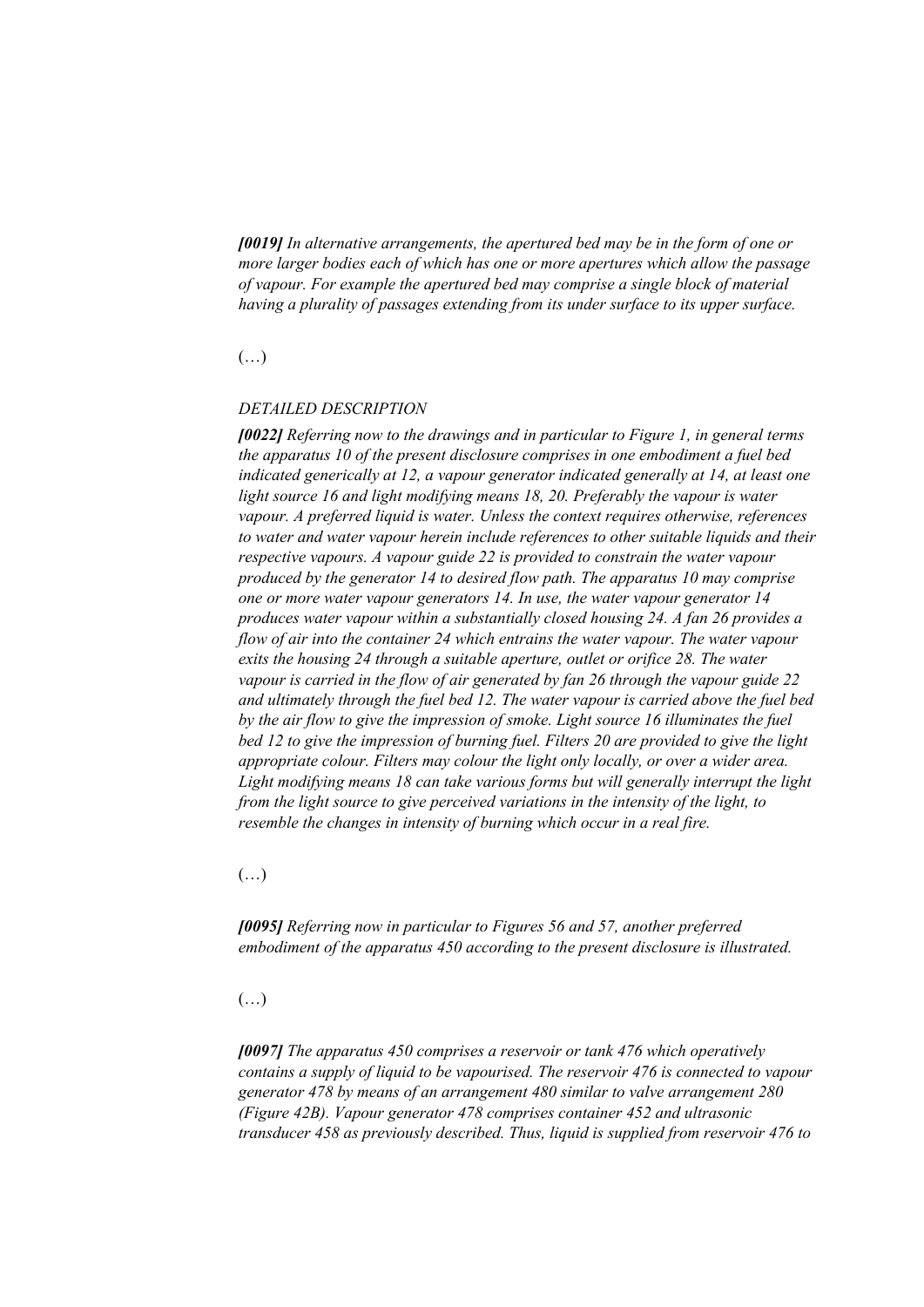*container 452 through valve arrangement 280, so that an at least approximately constant volume of liquid is maintained in the container 452. Preferably the volume of liquid in the container is maintained within about +/- 10mm of the desired depth. Ultrasonic transducer 458 acts on body of liquid 32 in the container 452 to generate vapour as previously described. The container 452 includes an outlet port 482 which communicates with inlet 486 of a vapour distribution component 484. The vapour distributing component 484 is broadly similar to the vapour distributing component 260 described above. Container 452 includes an inlet port 488 which communicates with a sub-housing 490 which houses a fan 492 and motor 494. Fan 492 is driven by motor 494 and is configured to draw air into the sub-housing 490 and to expel the air into container 452 through inlet port 488. Thus, a flow of air is provided from the inlet port 488 of container 452 to the outlet port 482 of the container 452 and into the vapour distributing component 484 through inlet 486. The flow of air entrains vapour in the head space 496 of the container 452 above the liquid and carries the entrained vapour into the distributing component 484.*

2.6 EP 941, amongst others, comprises the figures 1 and 56 of model samples of the invention (whereby the captions in red have been added by the judge hearing preliminary relief proceedings on the basis of the description):

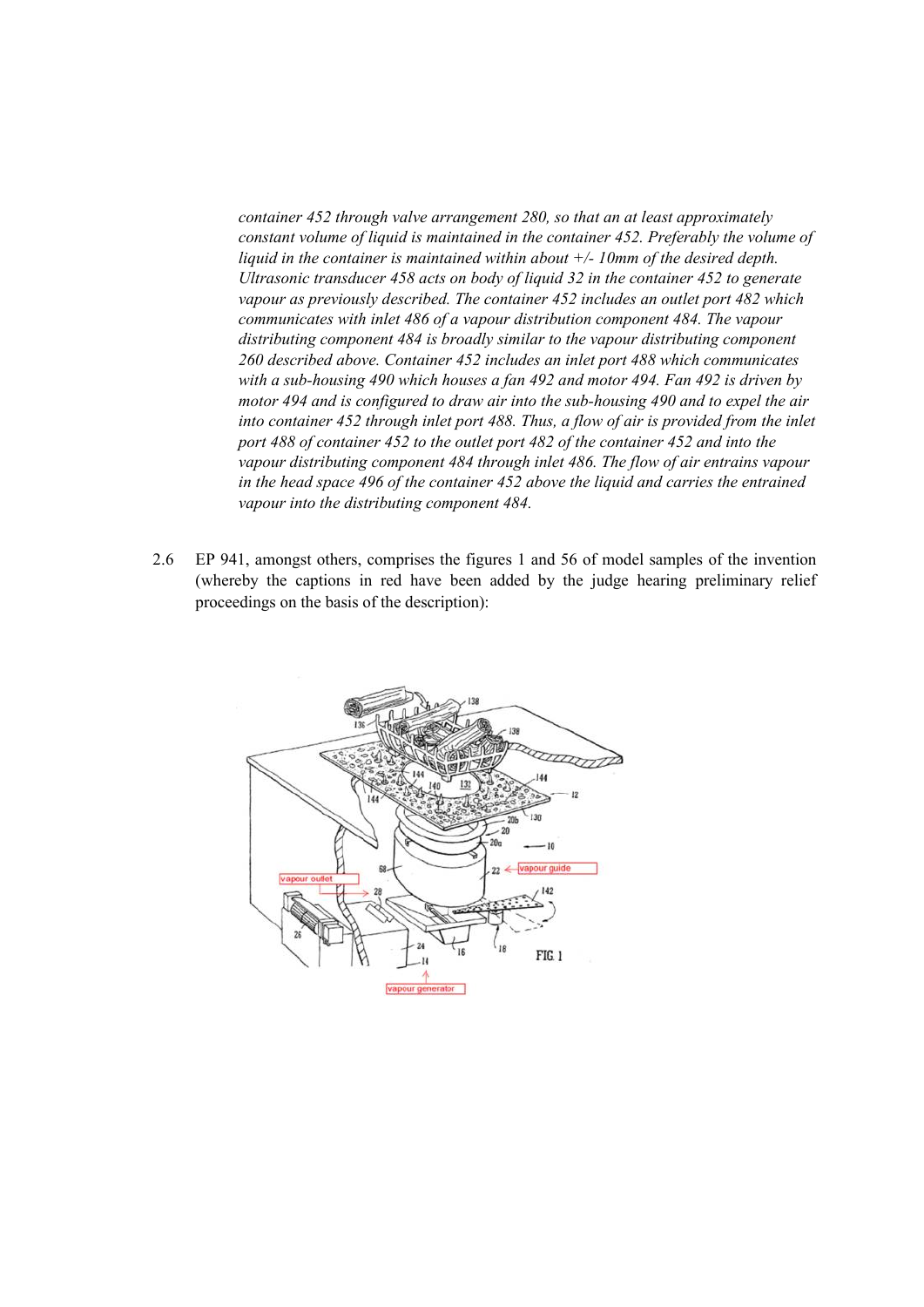

2.7 Part of the prior art for EP 941 is the international patent application PCT/GB03/00142, published as WO 03/063664 A1 for a "*smoke effect apparatus"* (hereafter: WO 664). To the extent relevant for this case, the description of WO 664 includes the following paragraphs:

> *Fig. 1 is a perspective view of an embodiment of heating apparatus in accordance with the present invention; and Fig. 2 is a cross-sectional side elevation of the heating apparatus of Fig. 1. Referring to the Figures, a heating apparatus comprises a metal casing 10 having a planar base wall 12, a planar rear wall 14 extending perpendicularly at the rear edge of the base, two planar side walls 16, 18 extending perpendicularly to the base and tapering towards each other at the rear of the base, a planar upper wall 20 extending parallel to the base wall and a front wall 22 having a rectangular aperture 24 provided therein.*

*Positioned on the base wall 12 of the casing is an ultrasonic water vapour generator 26. The generator comprises an open-topped rectangular container 28 having a planar*  base wall 30, two parallel upstanding side walls (not visible in the Figures) and parallel *upstanding front and rear walls 32, 34. A conventional ultrasonic transducer 36 sits on the base wall 30 of the container 28 and is supplied with electric power from a cable 38 which passes sealingly through the rear wall 34 of the container 28. The cable 38 is connected to the transducer 36 via a cut-out unit 40 (illustrated schematically) which cuts off the electrical supply to the transducer 36 if the water level falls below a predetermined level. The cable 38 also supplies electrical power to a waterproof lamp unit 42 which preferably has a coloured lens (e.g. orange or red).*

*A series of intersecting thin parallel rods 44, 46 extend over the open top of the container between the front and rear walls 32, 34 and between the side walls of the*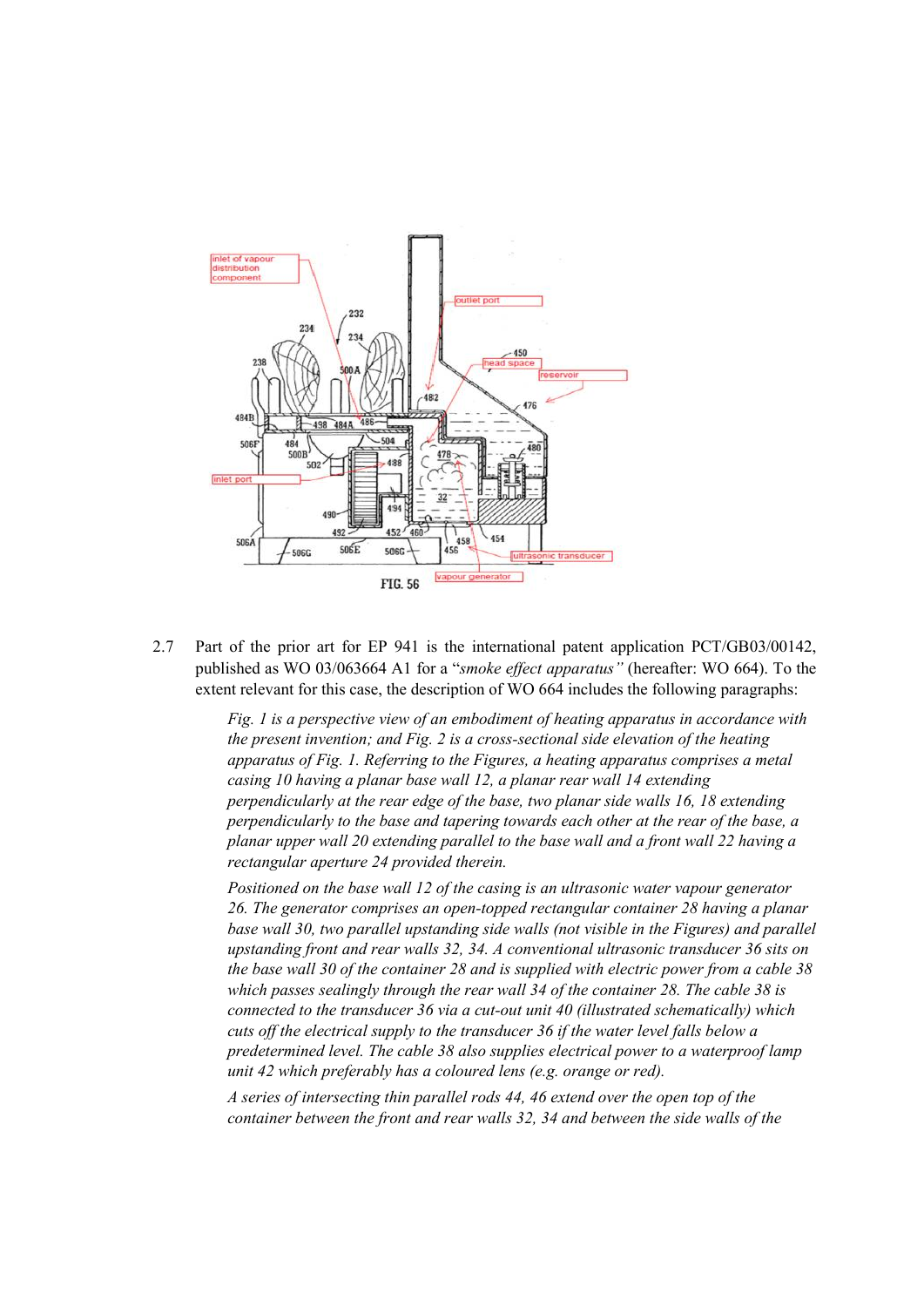*container 28, forming a latticework 47 which supports a plurality of simulated coals 48 which are stacked in a manner which simulates a bed of real coals. A metal shroud 50 is also secured to the undersurface of the rods 44, 46 immediately above the ultrasonic transducer 36, to deflect the water vapour emerging from the vicinity of the transducer, as will be explained.*

*As shown in Fig. 2, a conventional electric fan heater 52 is located towards the upper end of the casing 10. The fan heater 52 is located within an inner fan chamber 54 defined by a planar inner upper wall 56 parallel to the outer upper wall 20 and a planar inner lower wall 58 parallel to, and spaced apart from the wall 56 and is supplied with power from a low-voltage transformer 59 located outside the chamber 54. The fan chamber 54 communicates with the main part of the interior of the casing 10 via a rectangular aperture 60 at the rear of the inner lower wall 58 and communicates with the exterior via a louvred rectangular outlet 62 at the upper end of the front wall 22 of the casing 10.*

*In use, water 64 is poured into the container 38 of the ultrasonic water vapour generator and the simulated coals 48 are arranged on the latticework 47 to simulate a bed of fuel as illustrated. The electrical power is then switched on, which activates the ultrasonic transducer 36, the lamp unit 42 and the fan heater 52. Activation of the ultrasonic transducer 36 within the water induces the formation and rapid cavitation of bubbles within the water in a known manner, which results in the formation of clouds of water vapour 66 having the appearance of white smoke. The clouds of water vapour pass upwardly and are deflected by the shroud 50 on the undersurface of the latticework 47, whereafter they pass around and between the simulated coals 48 located above. The clouds of water vapour 66 are drawn upwardly by the air current induced by the fan heater 52 and are discharged through the louvred outlet 62 in the front wall of the casing. The clouds of water vapour 66 are guided towards the fan chamber by a planar inner rear wall 68, extending parallel to the rear wal114 of the casing 10, and an inclined flap 70 extending downwardly and forwardly from the undersurface of the inner lower wall 58 of the fan chamber 54 and forming a cowling.*

*As the clouds of water vapour 66 pass around and between the simulated coals*

*48 they give the appearance of smoke rising from a fuel bed. The effect is enhanced*

*by the illumination from the lamp unit 42, which flickers and varies as the light*

*passes through the clouds of water vapour and gives the impression of a glowing fuel*  bed. The illumination effect is particularly effective if the light emerging from the lamp *unit 42 is orange, red, yellow or a combination of these colours.*

*The clouds of water vapour are drawn upwardly by the fan heater 52, in the*

*manner of a real fire, and are eventually discharged via the louvred outlet 62. By the time the water vapour has reached the outlet 62, it will normally have absorbed sufficient energy for it not to have the appearance of smoke and will be completely transparent. If the fan heater is used in a heating mode (as opposed to just in a fan*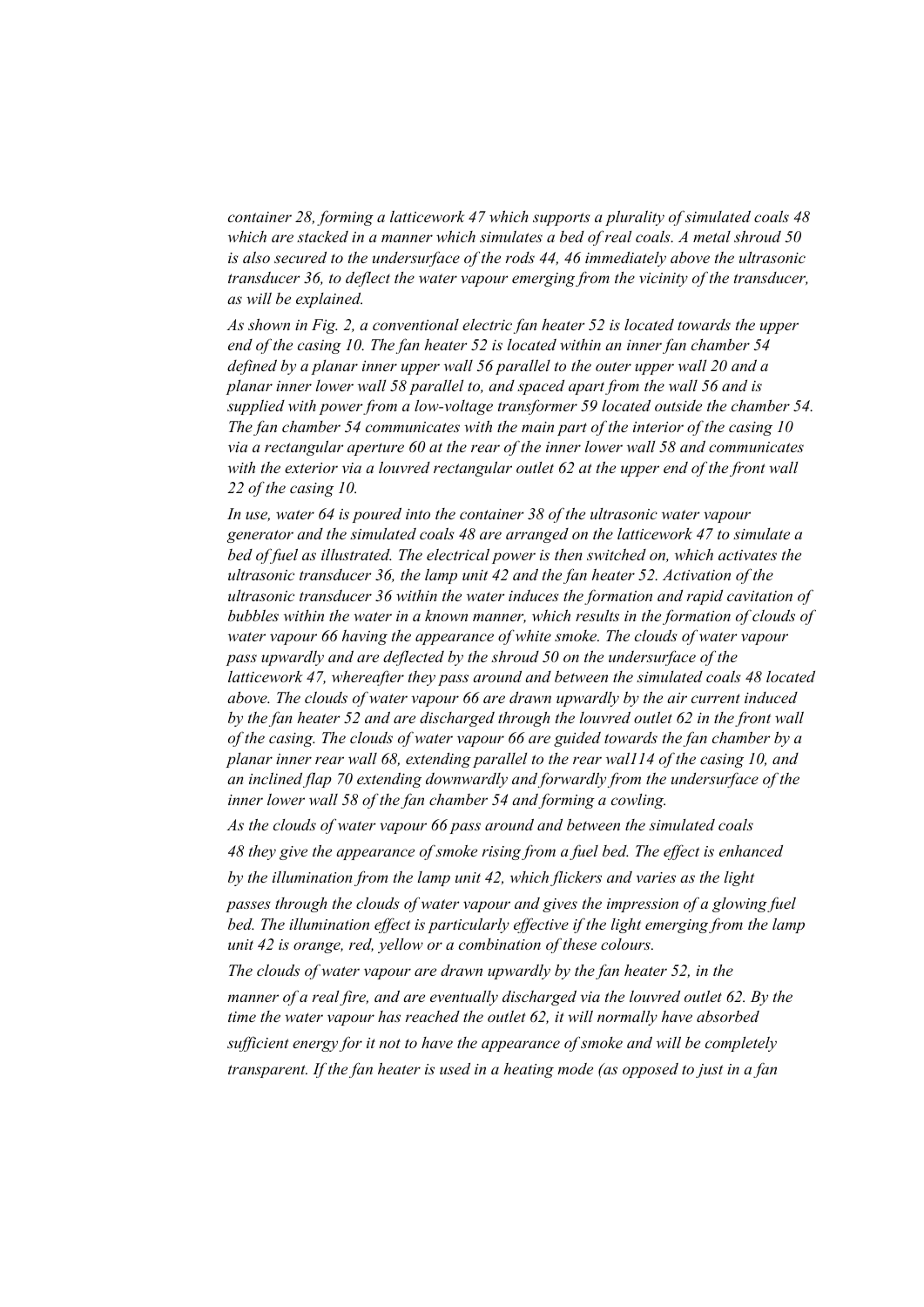*mode for producing a current of air) the water vapour will definitely lose its smokelike appearance before it is discharged as the clouds of water vapour will have passed through, and been heated by, the fan heater.*

2.8 Figures 1 and 2 depicted below form part of WO 664:







2.9 Ruby Decor is a former customer of the Glen Dimplex Group. In addition, it is the manufacturer of (amongst others) several types of artificial fires. The cooperation terminated on September 1, 2015.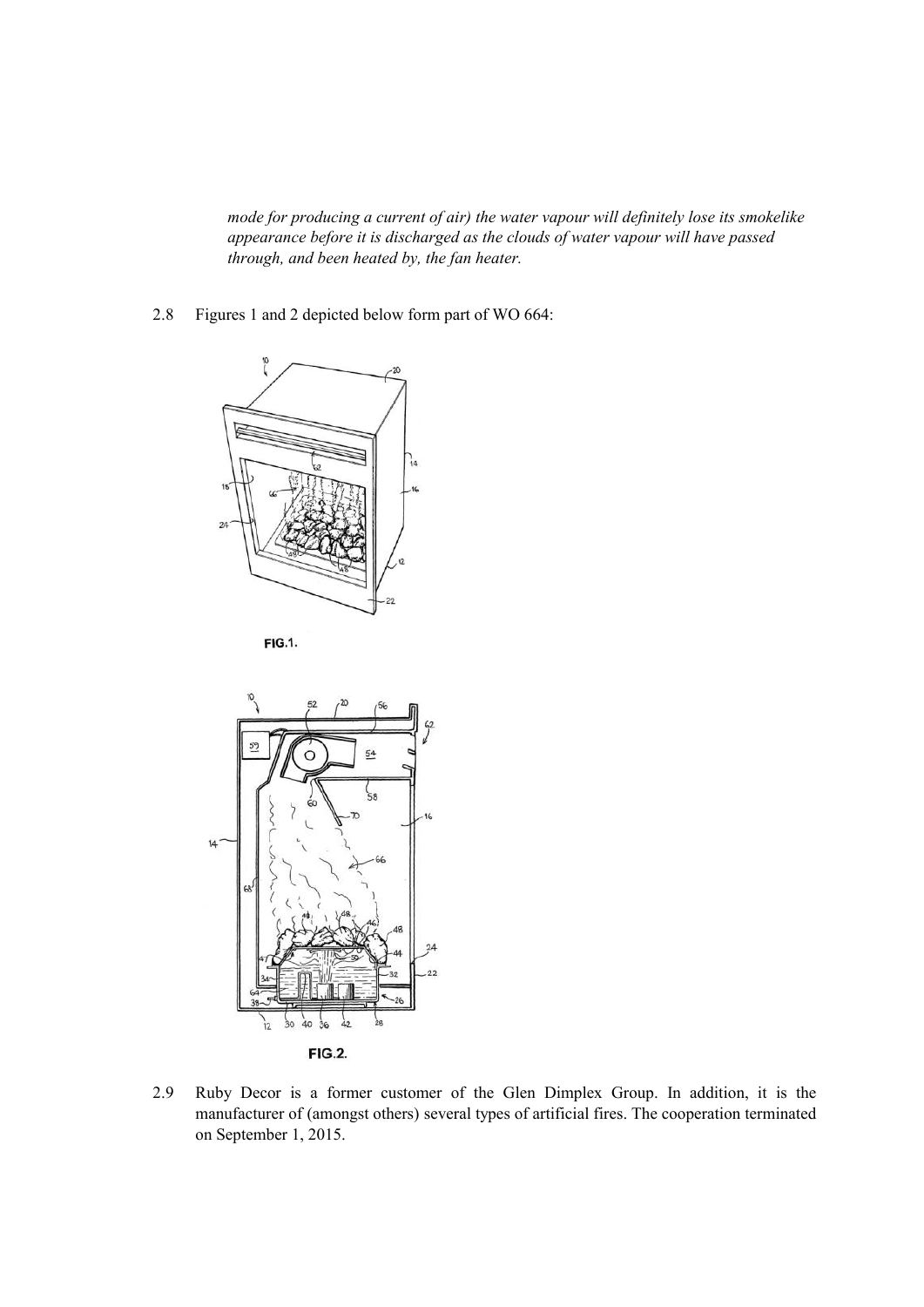- 2.10 Since November 1, 2015 whether or not by intermediation of dealers Ruby Decor markets artificial fires under the name Mystic Fires, with model numbers 1510H, 1530H, 1535H, 1520C and 1540C (hereafter: the Ruby artificial fires). Ruby Decor offers the Ruby artificial fires in its showroom in Broek op Langedijk and Nieuwegein, as well as –in several languages, including Dutch, English, French and German - on its website.
- 2.11 Ruby Decor is (co) managing director and (co)shareholder of Aparto, a company that also engages (among other things) in the trade in artificial fires. Aparto offers the Ruby artificial fires on its website www.aparto.nl.
- 2.12 To the extent as is relevant for these proceedings, the Ruby artificial fires have the same (technical) characteristics, as partly shows from the photographs below.



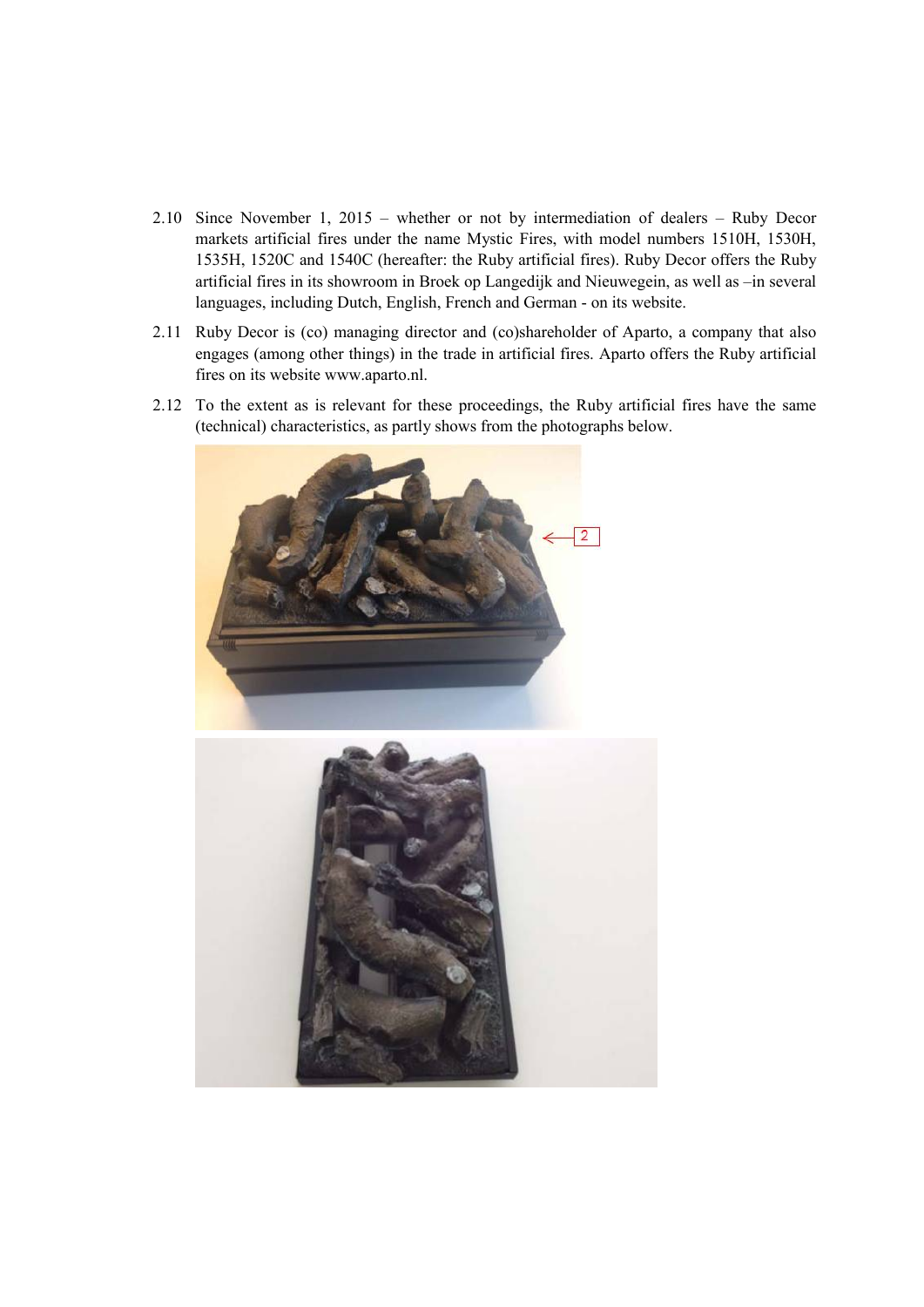

- 2.13 Upon having obtained permission from the judge hearing preliminary relief proceedings of the district court Noord-Holland, location Alkmaar, Basic Holdings on January 5, 2016 had prejudgment attachment for the purpose of surrender levied against Ruby Decor in Broek op Langedijk on a number of artificial fires and promotional materials and had these sequestered.
- 2.14 By letter of January 25, 2016, Basic Holdings summoned Ruby Decor to cease and keep ceased each and any infringement on EP 941, to proceed to a *recall* and destruction of infringing artificial fires, to provide a specification of the artificial fires purchased and sold by it and the profit made by it and to pay damages or to remit the profit made. Ruby Decor did not meet this summons.
- 2.15 Upon having obtained permission from the (substitute) judge hearing preliminary relief proceedings of the district court Midden-Nederland, location Utrecht, Basic Holdings on February 16, 2016 again had prejudgment attachment for the purpose of surrender levied on some five artificial fires and also had these sequestered.
- 2.16 By letter of March 1, 2016, hence after the service of the writ of summons, Basic Holdings summoned Aparto to cease and keep ceased infringement on EP 941. Subsequently, Aparto advised Basic Holdings to (temporarily) be willing to do so. Although having been requested to do so, Aparto however did not sign a cease-and-desist statement.
- 2.17 Meanwhile, Basic Holdings initiated proceedings on the merits against Ruby Decor.

## **3. The dispute**

- 3.1 Basic Holdings claims:
	- I to enjoin Ruby − effective immediately after the judgment to be rendered in this case has been served – from infringing the Dutch part of EP 2 029 941 B1 in any manner, either directly or indirectly, by manufacturing, stocking, offering, importing, bringing onto the market, selling, delivering and/or otherwise trading the Ruby artificial fires.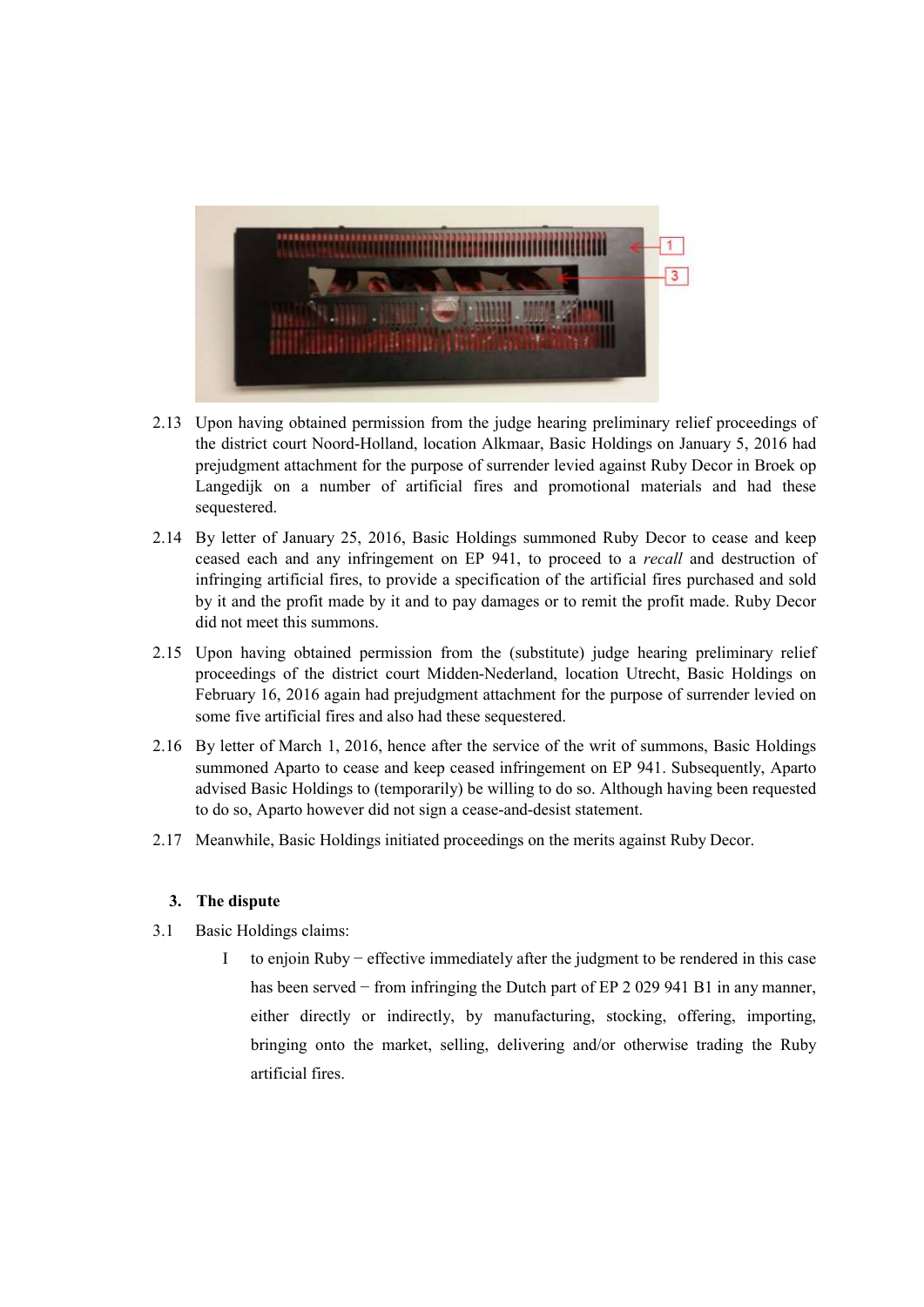- II to enjoin Ruby − effective immediately after the judgment to be rendered in this case has been served − from infringing the German, French and Irish parts of EP 941 and the part of EP 941 valid in the United Kingdom, in any manner, either directly or indirectly, by manufacturing, stocking, offering, importing, bringing onto the market, selling, delivering and/or otherwise trading the Ruby artificial fires.
- III to order Ruby to send a written request, within fourteen (14) days after the judgment to be rendered in this case has been served, to all its professional buyers of the Ruby artificial fires sold and/or delivered in the Netherlands requesting them to return these within two (2) weeks, and offering to refund the invoice price and the transport costs, using only the text provided below in black font and font size 12, without any further changes, additions or omissions of any nature whatsoever:

"Dear [name of professional buyer],

By judgment of [insert date] the judge hearing preliminary relief proceedings of the District Court of The Hague ruled that the *MYSTIC FIRES* artificial fireplaces offered and delivered by [insert Ruby / Aparto] in the Netherlands infringe Basic Holdings ULC's European patent bearing number EP 2 029 941 B1.

We delivered *Mystic Fires* artificial fireplaces to you some time ago. It concerned the following consignment(s)

[insert the details of the consignment(s), such as the date and number of fires]

Insofar as you still have them in stock, we request that you return to us all *MYSTIC FIRES* artificial fireplaces delivered to you within 14 days from the date of this letter. We will of course refund the price you paid and the transport costs.

With kind regards,

[Ruby's / Aparto's signature]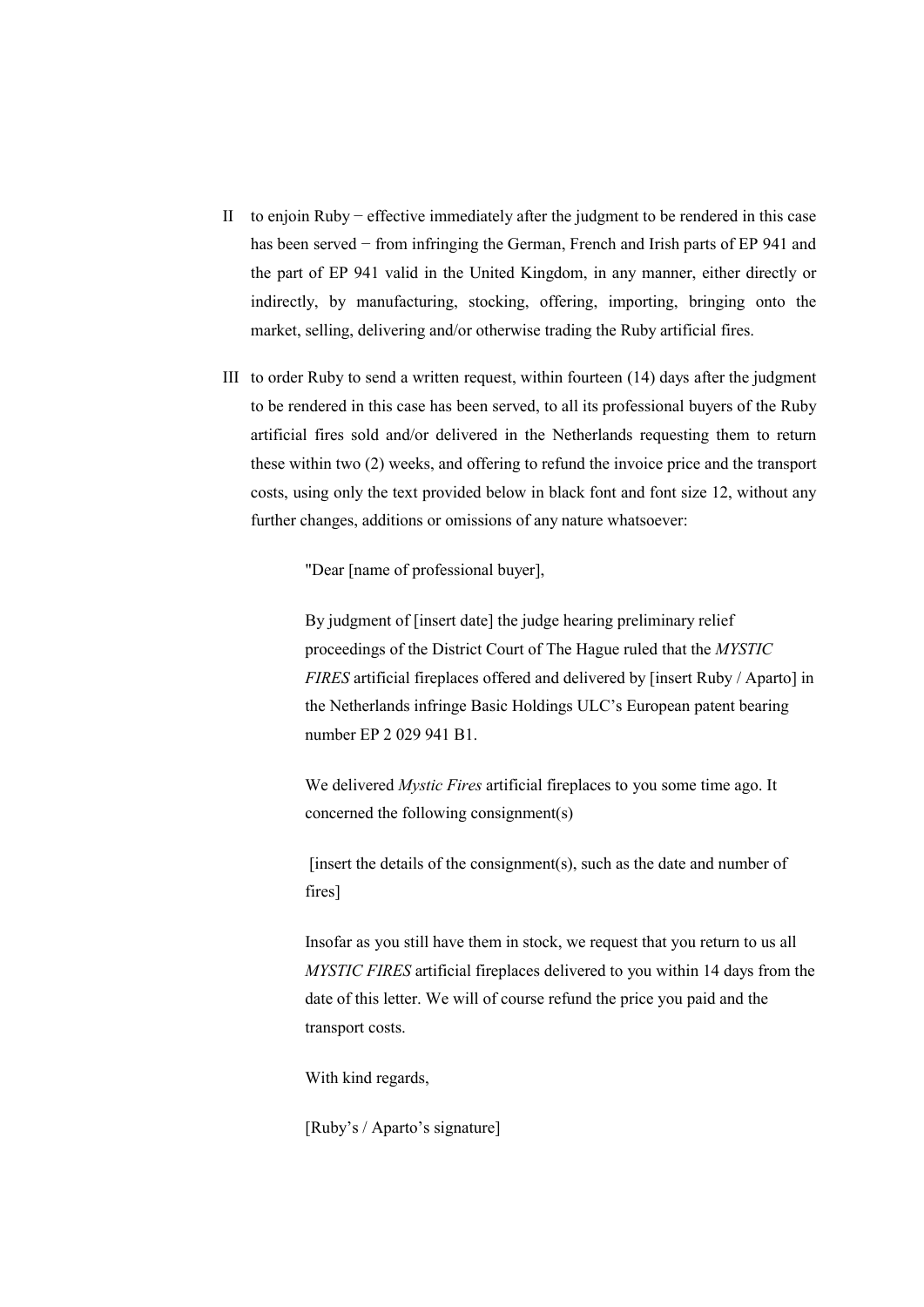- IV to order each of Ruby Decor *cum suis* to provide to Basic Holdings' attorneys, within thirty (30) days after the judgment to be rendered in this case has been served, a certified specification, prepared by an independent *registeraccountant* based on an independent investigation conducted by said *registeraccountant* containing the following information:
	- a. An overview of the total number of Infringing Products purchased, ordered, received and/or stocked by Ruby, broken down per supplier and type, stating all purchase prices and purchase dates, supported by properly legible copies of orders, order confirmations, invoices and other purchase documents; and
	- b. An overview of the total number of Infringing Products sold and/or delivered and/or returned by Ruby, broken down per professional buyer and type, stating all selling prices and delivery dates, supported by properly legible copies of orders, order confirmations, invoices and other sales documents;
- V to order Ruby to pay Basic Holdings an immediately exigible repeating penalty of  $E25,000$  (twenty-five thousand euros) for each day, including a part thereof, or – such at Basic Holding's option – per infringing product, that respectively by means of which Ruby fails to comply in full with the injunctions specified above under I and II and fails to comply in full with the orders specified under III and IV, up to a maximum of  $£1,000,000$  (one million euros);
- VI to order Ruby to immediately pay Basic Holdings the full amount in costs of these proceedings and other costs within the meaning of article  $1019h<sup>1</sup> DCCP$  incurred by Basic Holdings, which in any case include the costs associated with the seizure carried out on 5 January 2016 and the related sequestration, and the costs of these proceedings, in which respect the payment of all the aforementioned costs must take place after the date of the judgment or within 7 days after the judgment to be rendered in this case has been served, failing which statutory interest will be owed

<u>.</u>

<sup>&</sup>lt;sup>1</sup> Dutch Code of Civil Procedure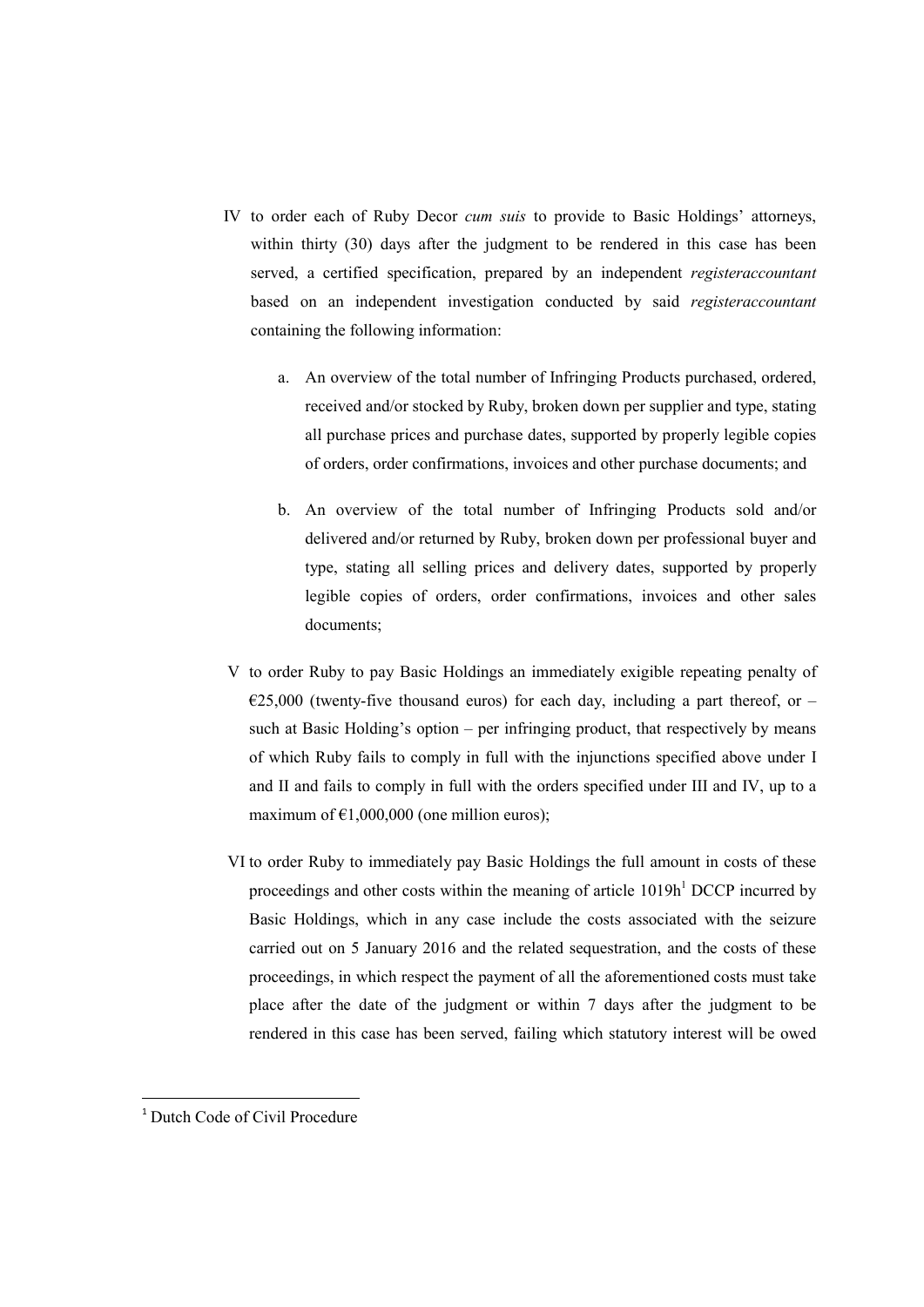on said amounts pursuant to article  $6:119$  DCC<sup>2</sup> from the date on which the judgment is rendered until the date of payment in full,

while declaring the judgment to be provisionally enforceable.

- 3.2 Basic Holdings has based these claims on the following.
	- 3.2.1 The Ruby artificial fires come under the scope of protection of EP 941. They infringe claim 1 and the dependent claims 2, 3, 4, 5, 6, 7, 8, 9, 10, 13, 16 and/or 17 of EP 941.
	- 3.2.2 Ruby Decor sells the Ruby artificial fires in the Netherlands and in Belgium. It has the intention however to extent its web shop to other countries. This renders threat of infringement likely in all of the countries where EP 941 is valid.
	- 3.2.3 Also Aparto trades Ruby artificial fires and consequently performs acts that are reserved for the patent holder. Aparto offers the fires in its showrooms in Wolvega and Utrecht and on its web shop Aparto.nl. It has refused to sign a cease-and-desist statement.
	- 3.2.4 Given the continuous (threatening) infringement Basic Holdings has an urgent interest in the requested preliminary measures. There was no response to a summons letter that was sent to Ruby Decor.
- 3.3 Ruby Decor *cum suis* disputes the claims. Firstly, it disputes the alleged infringement and, besides, it has objections as to the validity. Ruby Decor *cum suis*, briefly summarized and as it further clarified at the court hearing, argues the following against the award of the claims:

|  | 3.3.1 Claim 1 of the patent can be divided into the following characteristics: |  |  |  |
|--|--------------------------------------------------------------------------------|--|--|--|
|--|--------------------------------------------------------------------------------|--|--|--|

|     | <b>Fire simulator</b>                                                     | A simulated fire effect apparatus $(10)$ $(450)$ $(322)$ comprising:                                                                                                                                                                                   |  |
|-----|---------------------------------------------------------------------------|--------------------------------------------------------------------------------------------------------------------------------------------------------------------------------------------------------------------------------------------------------|--|
| (A) | <b>Apertured bed</b>                                                      | an apertured bed $(12)$ $(232)$ ;                                                                                                                                                                                                                      |  |
| (B) | Container<br>for<br>providing<br>liquid<br>head space                     | a container $(30)$ $(452)$ $(452)$ $(652)$ $(752)$ adapted to contain a<br>body of liquid (32), with the container providing a head space<br>$(496)$ $(652B)$ above the liquid;                                                                        |  |
| (C) | <b>Ultrasonic</b><br>transducer                                           | an ultrasonic transducer device $(34)$ $(34')$ $(462)$ $(458)$ having a<br>transducing surface operatively in liquid contacting relation with<br>the body of liquid (32) and operable to produce a vapour in said<br>head space $(496)$ $(652B)$ ; and |  |
| (D) | air<br><b>Generator</b><br>directed<br>current<br>upwardly<br>from<br>bed | means for providing a current of air directed upwardly from the<br>apertured bed $(12)$ $(232)$ ;                                                                                                                                                      |  |

<sup>&</sup>lt;u>.</u> <sup>2</sup> Dutch Civil Code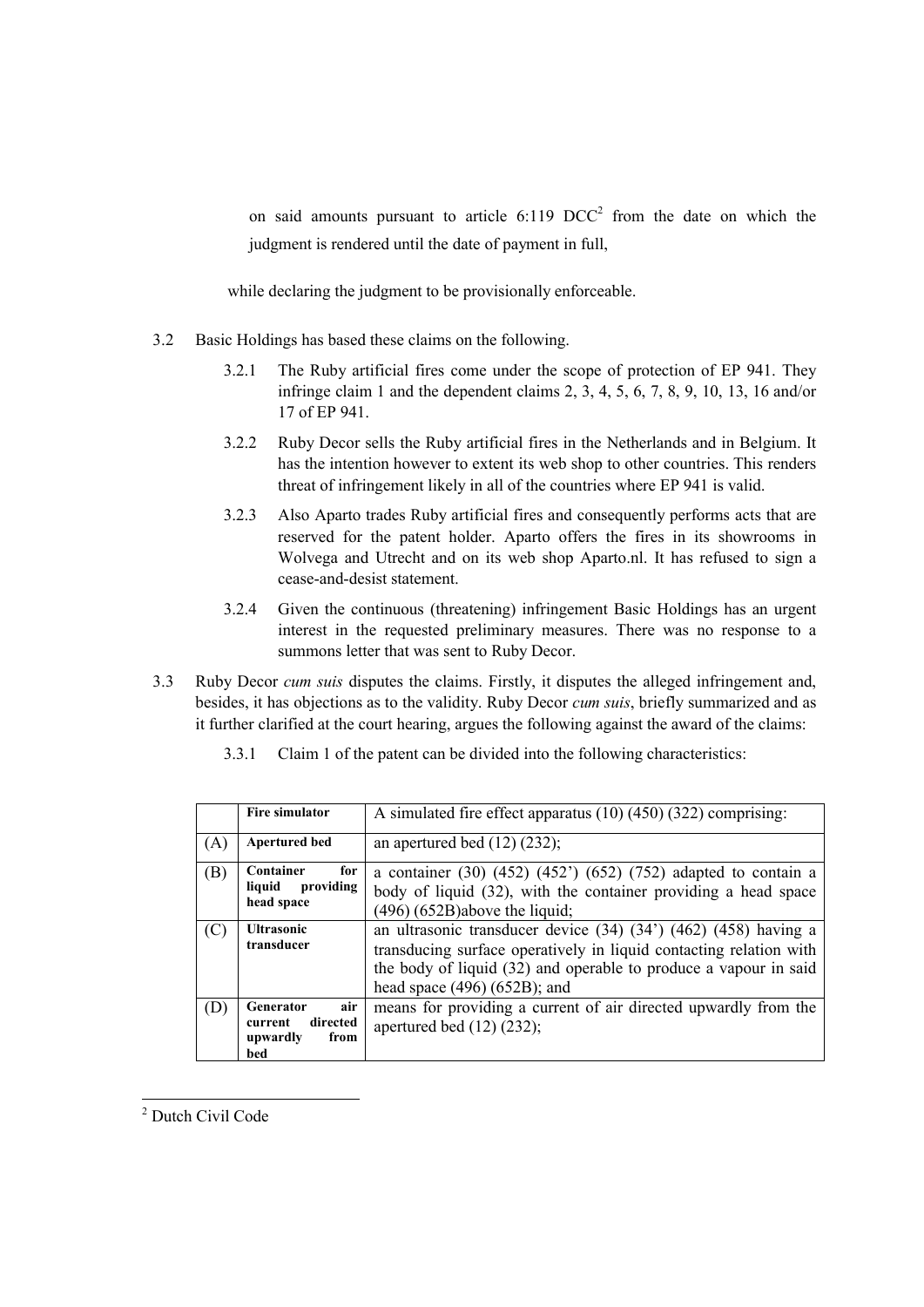|     | in<br><b>Characterised</b><br>that                                             |                                                                                                                                                                                                                       |
|-----|--------------------------------------------------------------------------------|-----------------------------------------------------------------------------------------------------------------------------------------------------------------------------------------------------------------------|
| (E) | Container<br>for<br>liquid<br>includes<br>vapour outlet port                   | the container $(30)$ $(452)$ $(452)$ $(652)$ $(752)$ includes a vapour<br>outlet port (482) (482').                                                                                                                   |
|     | and in that                                                                    |                                                                                                                                                                                                                       |
| (F) | <b>Generator for flow</b><br>of air in<br>the<br>container<br>for<br>liquid    | the apparatus $(10)$ $(450)$ $(322)$ further comprises means $(26)$ for<br>providing a flow of air along a path extending into the head space<br>$(496)$ $(652B)$ and out of the vapour outlet port $(482)$ $(482)$ , |
| (G) | Outlet port for air<br>flow path exiting<br>from below<br>the<br>apertured bed | wherein the outlet port $(482)$ $(482)$ is so disposed that the air<br>flow path exits the container $(30)$ (452) (452') (652) (752) below<br>the apertured bed $(12)$ $(232)$ .                                      |

- 3.3.2 In the Ruby artificial fires the metal grate 1 (on the photographs indicated under 2.12) can be considered to be the aperture bed. The imitation fuel bed / the imitation logs 2 do not contain openings within the meaning of claim 1 and only serve to mask groove 3.
- 3.3.3 Point 4 where the vapour containing air flow leaves the container must be regarded as outlet port. For that reason the outlet port is not located under the aperture bed, but above or, as the case may be, in the aperture bed.
- 3.3.4 Furthermore, the grate has only one groove from where the vapour rises and, hence, not (several) openings, as is required for claim 1. The other openings only serve to permit the passing of light from lamps placed under the metal grate, which create a realistic fuel bed.
- 3.3.5 Consequently, there is no infringement on claim 1.
- 3.3.6 The Ruby artificial fires are lacking a vapour distributing component as referred to in claims 3, 4 and 5, so that neither those claims are infringed. An upwardly directed current of air, as referred to in claim 7, is also missing.
- 3.3.7 The measures A through E referred to in paragraph 3.3.1 are known from WO 664. Also measure F is known from WO 664. The craftsman knows that the vapour that is generated does not of itself start to move upwardly, but – rather on the contrary  $-$  is pulled down by gravity. It is for this reason that WO 664 applies *means for inducing a current of air upwardly from the bed.* Since, according to WO 664, the vapour rises from the container through the apertured bed there must be an air current directly upward from the container. In that case, to compensate for such, air must also flow into the container somewhere. Hence, the only difference between claim 1 and WO 664 is measure G.
- 3.3.8 Compared to WO 664 the patent want to offer an improved simulation of smoke or of a burning log fire, as the case may be. The craftsman will understand that a more realistic simulation is dependent upon the lighting and upon a broader or better distribution, as the case may be, of the vapour containing air flow above the fuel bed. In the case of WO 665 the vapour containing air flow is notably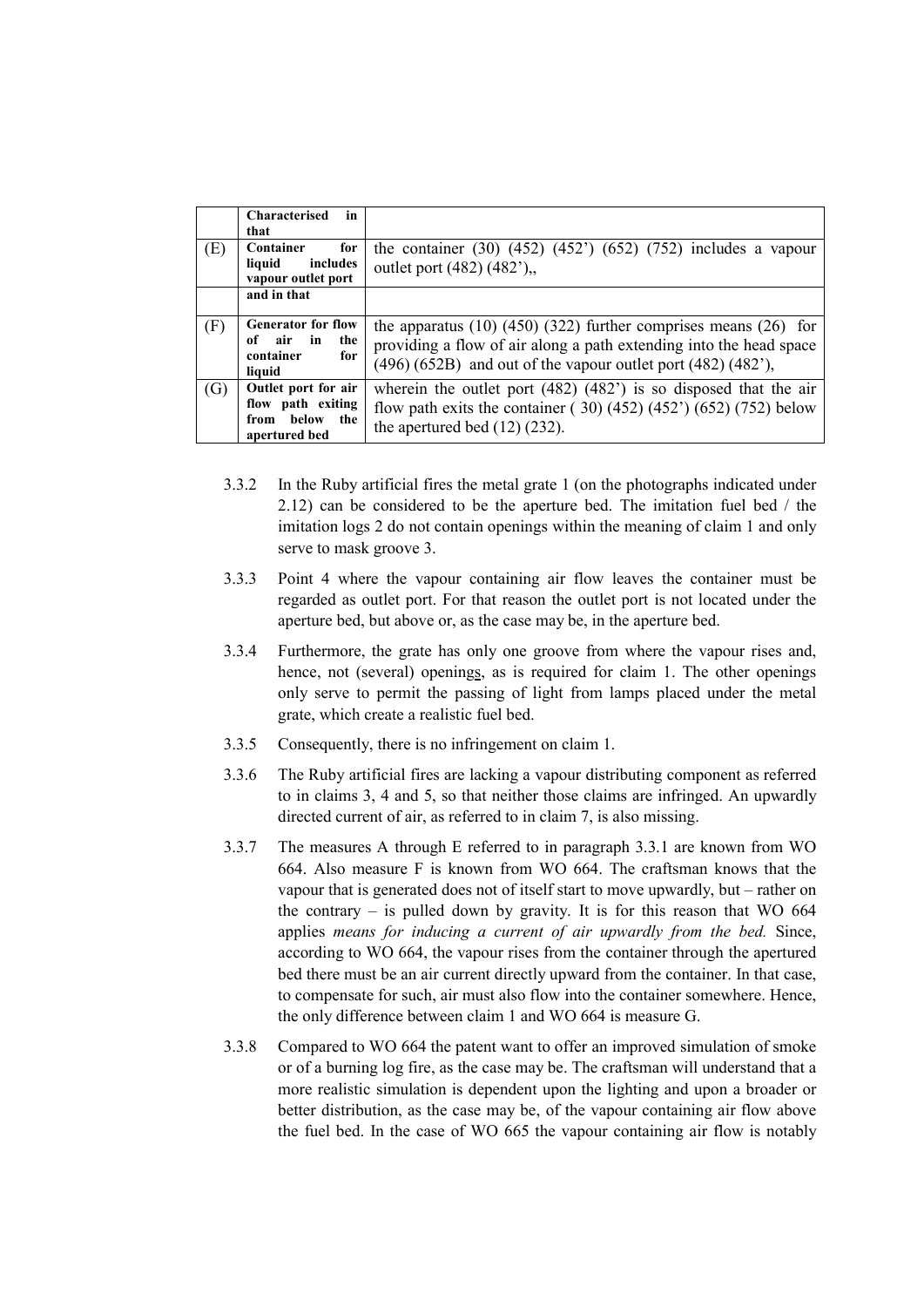centred in the middle or, as the case may be, the upper part of the fuel bed. To the craftsman in that case it is obvious to have the flow of air flow out from further below, from under the fuel bed, so that the entire width of the fuel bed can be more optimally used for the vapour containing air flow. This renders claim 1 non-inventive and, hence, void.

- 3.3.9 Moreover, the craftsman who wants to solve the problem of a better spread of the vapour shall consult the well-known vaporizer devices (nebulisers), equipped with an ultrasonic vapour generator, from state-of-the-art technology. In such apparatuses, the problem that the vapour generated does not of itself move out of the ultrasonic generator is solved by transporting the vapour generated in a flow of air over the water to the outside. It is obvious to apply such a vapour generator so as to solve the problem of unevenness and insufficiently emitted vapour clouds. If such a vapour generator is placed under the aperture bed of WO 664, the apparatus of claim 1 is realized, so that this claim is non-inventive and therefore void.
- 3.3.10 Claim 3 lacks sufficient disclosure and for that reason is void as well.
- 3.3.11 Basic does not have an (urgent) interest in the claims against Aparto being awarded, because Aparto has promised to cease the sale of the allegedly infringing Ruby artificial fires pending the outcome of the proceedings against Ruby Decor.
- 3.3.12 Alternatively applies, in case the court finds that the Ruby artificial fires do infringe EP 941, that Basic Holdings does not have an interest in the requested ban on stocking Ruby artificial fires, in the cross-border claims and in the requested *recall* for the Netherlands, that it does not have an urgent interest in the requested certified specification, that the repeating penalty should be limited and that the requested costs of the proceedings are not reasonable or proportionate.
- 3.4 The assertions of parties, to the extent they are of importance, are further dealt with below.

## **4. The assessment**

## *Competency*

<u>.</u>

4.1 In the proceedings on the merits this district court is internationally competent to rule on the claims against the respondents established in the Netherlands by virtue of article 4 EEX II Regulation<sup>3</sup>. Consequently it is also competent to order preliminary measures, also in case these are cross-border measures. To the extent that the validity of foreign parts of EP 941

 $3$  (EU) Regulation 1215/2012 of the European Parliament and of the Council of 12 December 2012 on jurisdiction and the recognition and enforcement of judgments in civil and commercial matters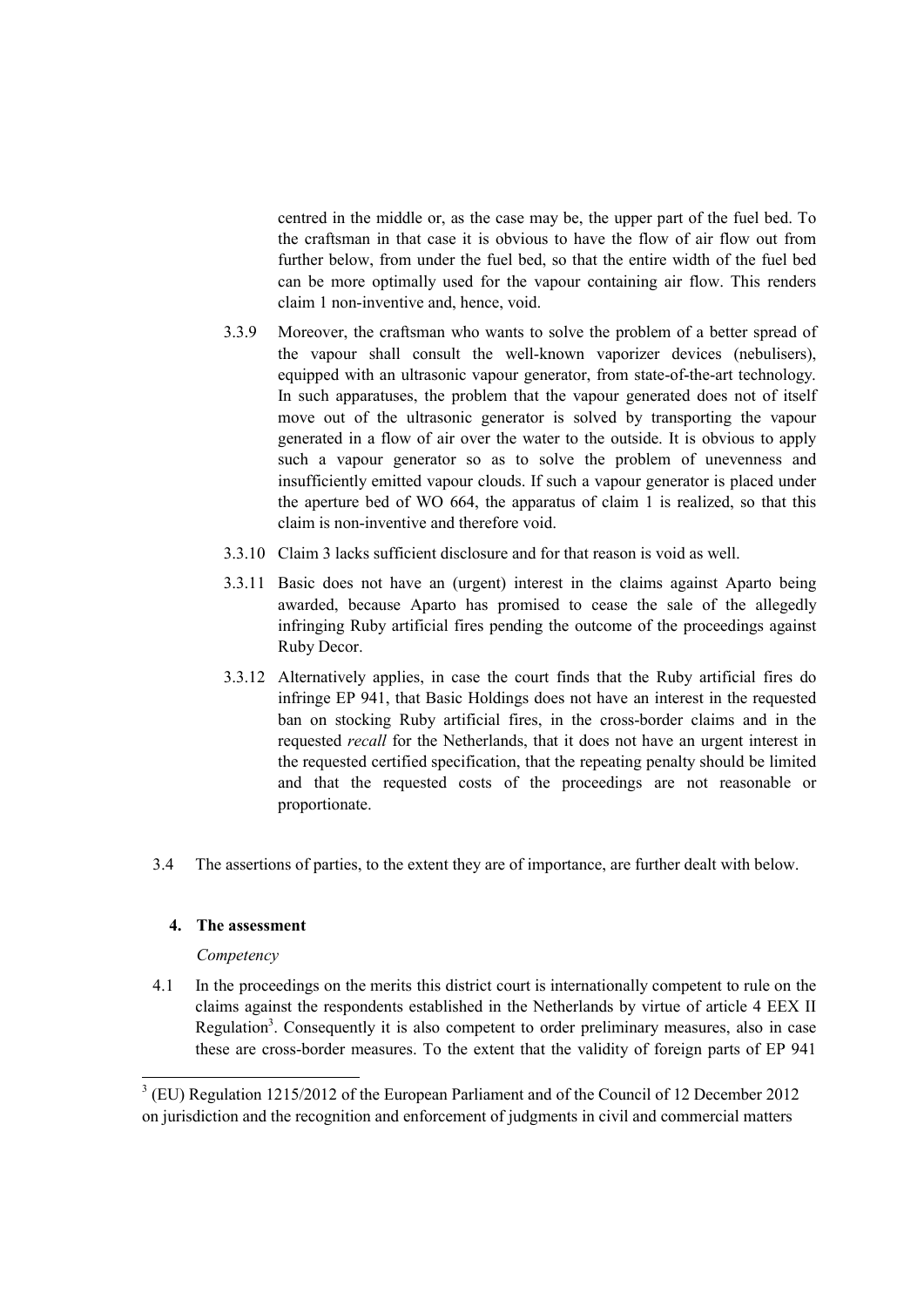must be assessed for the claims under II, the court is not competent as regards the proceedings on the merits in view of article 24 paragraph 4 EEX II Regulation. However, given that Ruby Decor and Aparto are established in the Netherlands and, therefore, a real bond as referred to in the judgment EC Court of Justice, November 17, 1998 (C-391/95, Van Uden – Deco-line, paragraph 40) can be presumed present, the competency in these preliminary relief proceedings can be based on article 35 EEX II Regulation. The provisions of article 24 paragraph 4 EEX II Regulation do not oppose such, since merely a preliminary assessment of the validity of the foreign part of the patent is made (compare EU Court of Justice, July 12, 2012, C-616/10, Solvay – Honeywell, paragraph 51).

#### *Urgent interest*

4.2 Since Basic Holdings has asserted that Ruby Decor and Aparto are continuously infringing its patent rights, the urgent interest required for these proceedings is given. Nor has Ruby Decor argued a defence as regards this point. Given that Aparto has not signed a cease-anddesist statement in connection with EP 941 (nor one drafted by itself) and, moreover, it disputes the validity of EP 941, the required urgent interest is also present vis-à-vis Aparto.

*Validity of the patent*

- 4.3 When discussing the inventiveness of the patent in accordance with the *problem-solutionapproach,* both of the parties have assumed WO 664 to be the state of technology that comes closest, so that also the judge hearing preliminary relief proceedings will assume WO 664 as starting point when assessing the inventiveness of the patent.
- 4.4 If we join Ruby Decor *cum suis* in assuming that solely measure G distinguishes the patent from WO 664 then, subsequently, we fail to see that the technical effect of this measure would be a wider or, as the case may be, better distribution of the vapour-containing air flow above the fuel bed. Ruby Decor *cum suis* has not explained why the vapour, as it asserts, would distribute over a larger width of the fuel bed on account of this measure. For that reason the problem described by Ruby Decor *cum suis* which would be solved by the patent as described in 3.3.8 presently is deemed incorrect. We also fail to see that the average craftsman, who would strive to have a wider distribution of the vapour over the fuel bed, would arrive at the application of measure G.
- 4.5 Unlike the problem described in 3.3.8, the problem described by Ruby Decor *cum suis* as set out in 3.3.9 does not relate to the distribution of the vapour but to the emittance of the vapour from the container for fluid. Still joining Ruby Decor *cum suis* in assuming this measure G being the difference, also this problem definition is considered incorrect because we fail to see that measure G contributes to the emittance of the vapour from the container for fluid. Thus it is incomprehensible that the average craftsman would combine the apparatus of WO 661 with vapour generators known from the state of technology.
- 4.6 In view of the foregoing the alleged lack of inventiveness of claim 1 of the patent (and of the foreign parts of the patent) has not been sufficiently legally justified and, presently, must be dismissed. Moreover, a different finding would not help Ruby Decor *cum suis* given that it has merely disputed the validity of the claims 2, 4, 5, 6, 7, 8, 9, 10, 13, 16 and 17, which have also been invoked by Basic Holdings, by simply replying (to a question from the judge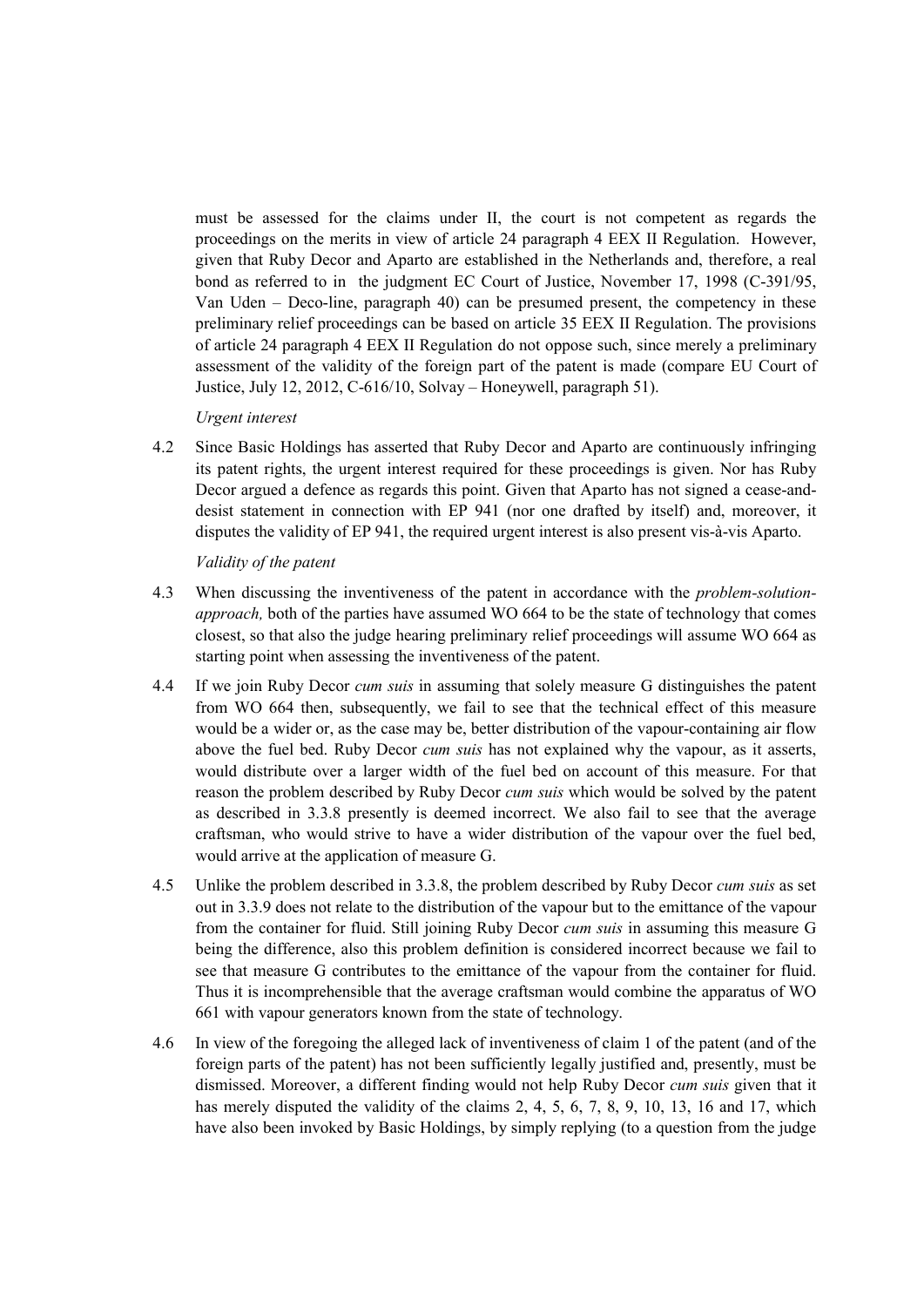hearing preliminary relief proceedings at the end of the court hearing) that these claims too lack inventiveness because only claim 1 was investigated in the examination procedure. The alleged nullity of these subsequent claims thus also lacks sufficient legal justification and cannot be followed. Therefore the judge hearing preliminary relief proceedings must assume the validity of those subsequent claims, even if claim 1 would be null and void, whereas no defence has been argued against the asserted – and substantiated – infringement on the subsequent claims 2, 6, 8, 9, 10, 13, 16 and 17 other than the infringement defence against claim 1, which defence has been judged to be relevant for these subsequent claims and, presently, to lack sufficient conviction.

4.7 The validity of claim 3 need not be discussed given that the abovementioned claims are deemed valid.

#### *Infringement*

4.8 Basic Holdings correctly has pointed to paragraph [0018] (see 2.5) in the description of the patent. From this paragraph follows that the imitation wood logs 2 of the Ruby artificial fires qualify as an apertured bed (*apertured bed*) within the meaning of claim 1 of the patent. This bed 2 has several openings, quite apart from the fact that the apertured bed may also have one opening (compare paragraph [0019] of the description: *'In alternative arrangements, the apertured bed may be in the form of one or more larger bodies each of which has one or more apertures which allow the passage of vapour'* - underscore added by the judge hearing preliminary relief proceedings). Also if point 4 of the Ruby artificial fires, as Ruby Decor *cum suis* argues, is considered to be the outlet port, the outlet port therefore is located under the apertured bed. Ruby Decor *cum suis* has not disputed that the Ruby artificial fires meet the remaining characteristics of claim 1. Consequently, it presently can be assumed that the Ruby artificial fires infringe claim 1 (and 2, 6, 8, 9, 10, 13, 16 and 17) of the patent.

## *Claims*

- 4.9 Since, presently, it must be assumed that Ruby Decor *cum suis* infringes the Dutch part of EP 941, imposition of the below-mentioned bans is admissible. As requested, Ruby Decor and Aparto will be imposed a bank to (directly) infringe the Dutch part of EP 941. Moreover, Ruby will be imposed a ban that will be force in Germany, France, Ireland and the United Kingdom, since it does not refute that it has the intention to extend the trade of the Ruby artificial fires to these countries and it, thus, is likely that also infringement on the foreign parts of the patent is threatening. In order to avoid execution problems, the period within which Ruby Decor *cum suis* must cease the infringements on EP 941 shall be set at two working days from the service of this judgment. The ban also applies to keeping a stock destined for trade, since already the keeping of that stock infringes Basic Holdings' patent right.
- 4.10 The *recall* for the Netherlands requested under III shall also be awarded, with amendment of the text, where necessary. By means of this preliminary relief measure further infringements by customers of Ruby Decor *cum suis* can be prevented. Ruby Decor *cum suis*' defense that Basic Holdings would lack urgent interest in such, which is not further substantiated, therefore is ignored.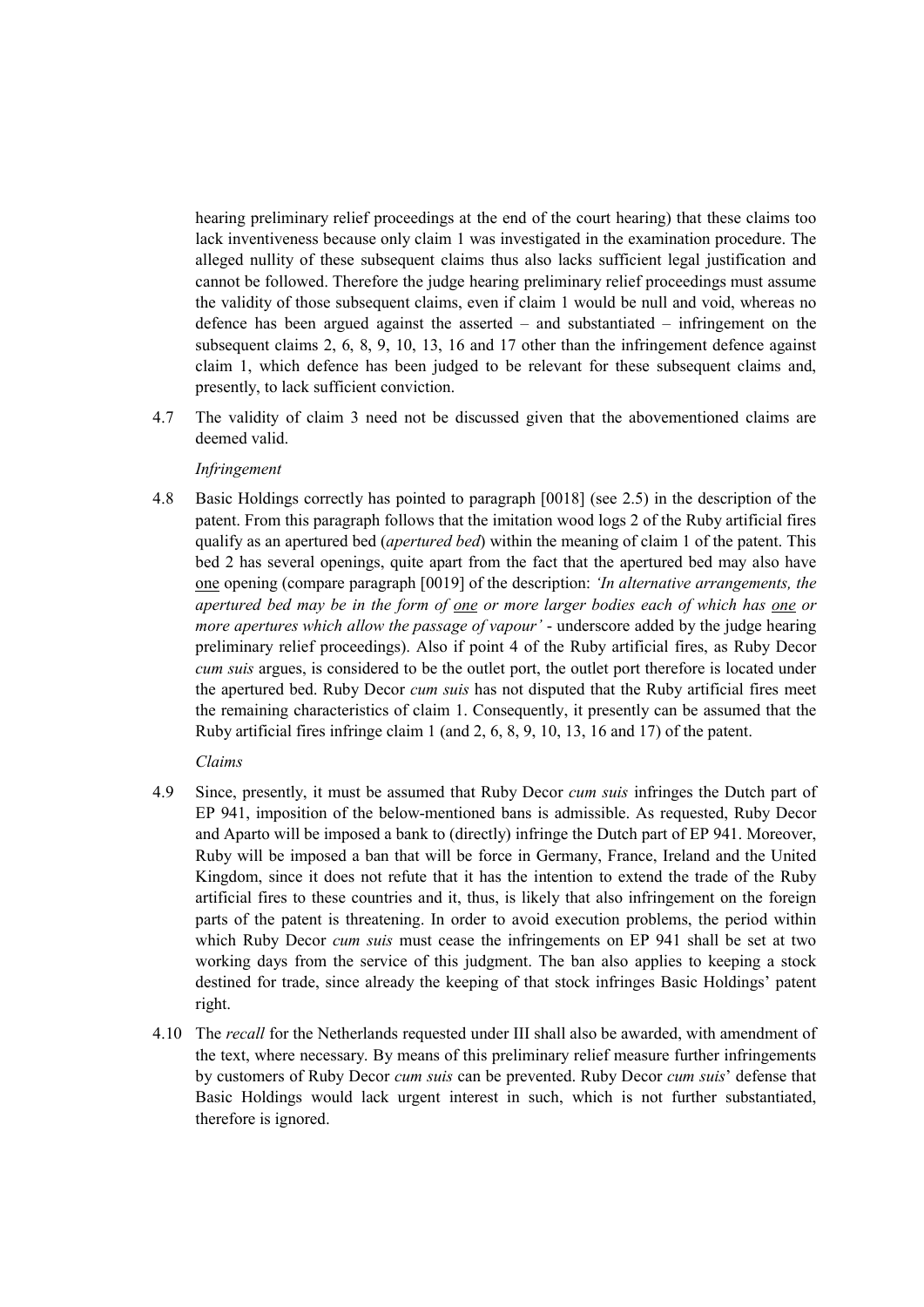- 4.11 The specification requested under IV was claimed, as clarified by Basic Holdings, in order to check whether Ruby Decor *cum suis* complies with the *recall* and in order to gain insight into the extent of the infringement. For that reason the requested specification apparently relates to the infringement in the Netherlands. This claim is admissible since the preliminary relief measure serves to end or to prevent further (threatening) infringements. However, such does not apply to price information. The court fails to see why, prior to the proceedings on the merits in which liability and damages will be at order, Basic Holdings should already be in possession of this competition-sensitive information.
- 4.12 The claim to have the specification certified by a *registeraccountant*, however, shall be dismissed for lack of urgent interest. For the specification shall be reinforced by a repeating penalty and the specification, should there be cause to do so, can as yet be audited by an accountant in the proceedings on the merits.

*Repeating penalty, time limit 1019i DCCP and costs of the proceedings*

- 4.13 The repeating penalty to be levied shall be mitigated as mentioned below and, as is claimed, shall be maximized at Euro 1,000,000.
- 4.14 Because it is not clear what the claims are in the proceedings on the merits already initiated against Ruby and because Aparto apparently is not involved in these proceedings, the time limit for filing a claim in principal proceedings referred to in article 1019i DCCP shall be set at six months from today.
- 4.15 Being the largely unsuccessful party, Ruby Decor *cum suis* shall be sentenced to payment of the costs of the proceedings, under application of article 1019h DCCP. Basic Holdings claims reimbursement of its full procedural costs, which it has estimated at Euro 119,538.98, inclusive of the costs of the attachments and the costs of sequestration (estimated at Euro 11,957.42 and Euro 9,952.57 for both attachments), inclusive of court fees and disbursements and exclusive of VAT.
- 4.16 Ruby Decor *cum suis* has objected to the height of the costs claimed. It has pointed out that the costs on her side amount to approximately half of those of Basic Holdings and that the costs of the attachment do not merit reimbursement in preliminary relief proceedings. Basic Holdings has offset such by taking the point of view that it has had to incur higher costs because only at a very late stage did Ruby Decor *cum suis* provide the necessary clarification to its exhibits. It furthermore takes the viewpoint that the costs of the attachments can be claimed in these preliminary relief proceedings and that proceedings on the merits need not necessary be awaited to do so.
- 4.17 The costs of attachment claimed must be dismissed, since no surrender of infringing artificial fires has been claimed in these proceedings. Already only for this reason the costs of the attachment cannot be considered as reasonable and equitable costs incurred in connection with these preliminary relief proceedings.
- 4.18 The remaining costs in the amount of Euro 97,663.99 have been specified by Basic Holdings in its specification of costs. Ruby Decor *cum suis* has not disputed that the number of hours mentioned in the specification was spent on the proceedings or alleged that needless acts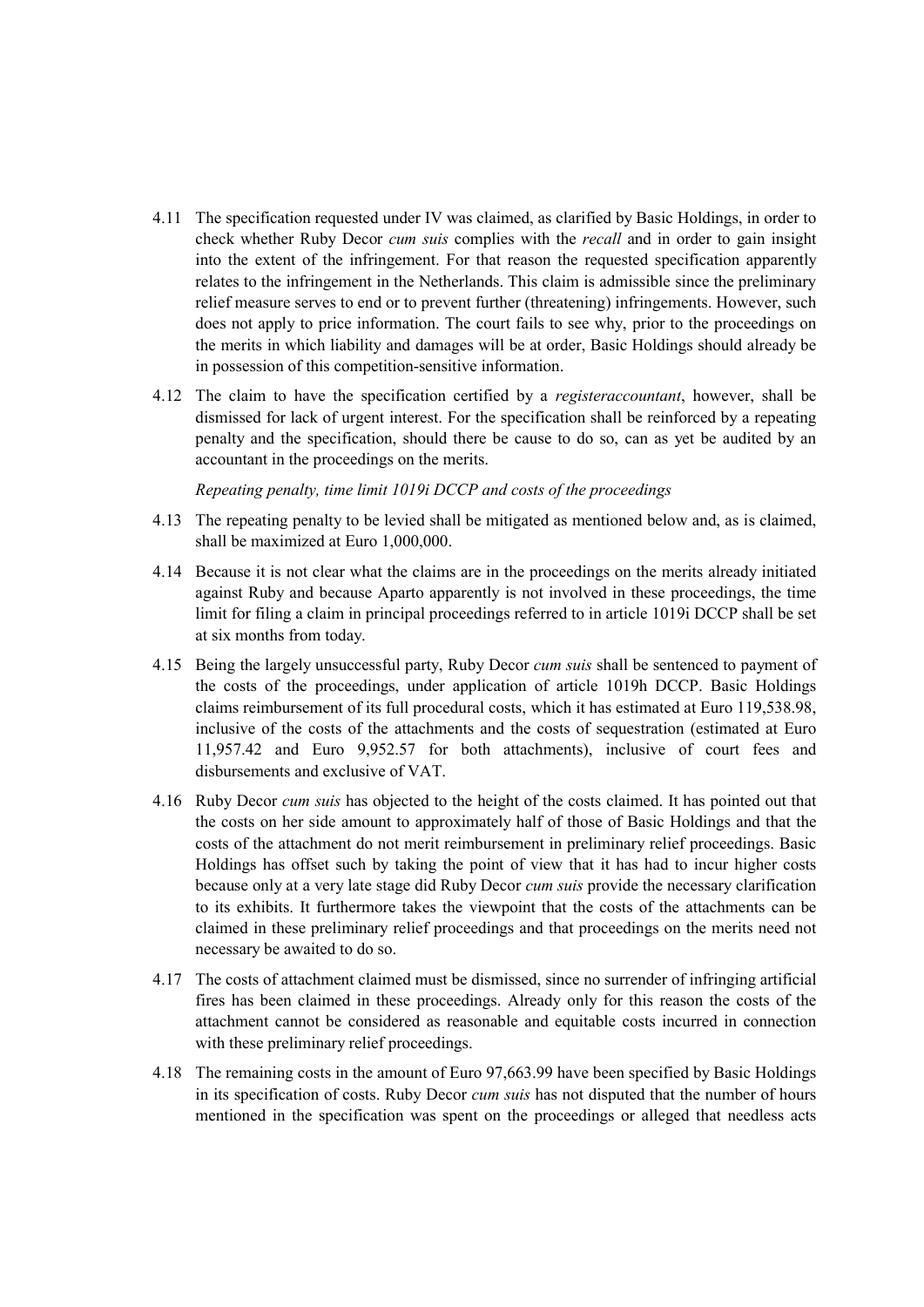were performed. Its objection comes down to it being of the opinion that it cannot be justified that Ruby Decor *cum suis* [sic! – in the context of the paragraph, this should have read Basic Holdings] has spent more hours on the matter that it itself has. That point of view cannot be followed. The circumstance that the counter party has spent considerably more hours on the case may be an indication that its costs are not reasonable and equitable, but that is not necessarily the case. Since no further substantial objections have been argued against the specification of Basic Holdings, the judge hearing preliminary relief proceedings shall estimate the costs on the side of Basic Holdings at the specified amount. As is claimed, these costs shall be increased with the legal interest.

## **5. The ruling**

The judge hearing preliminary relief proceedings;

- 5.1 Prohibits Ruby Decor and Aparto, following two days from the service of this judgment, to in any way infringe the Dutch part of EP 941, including the manufacturing, marketing, selling, delivering and/or otherwise trading or having in stock for such purpose, offering or importing of the Ruby artificial fires;
- 5.2 Prohibits Ruby Decor, following two days from the service of this judgment, to in any way infringe the German, French, Irish part of EP 941 or the part of EP 941 valid for the United Kingdom, including the manufacturing, marketing, selling, delivering and/or otherwise trading or having in stock for such purpose, offering or importing of the Ruby artificial fires;
- 5.3 Orders Ruby Decor *cum suis* to within fourteen days from service of this judgment request all of its professional buyers of the Ruby artificial fires sold and/or delivered in the Netherlands in writing to return these infringing products within two weeks, with the offer to reimburse the invoice price and the costs of transport, and while using exclusively the following text:

*"Dear [name of professional buyer],*

*By judgment of [insert date] the judge hearing preliminary relief proceedings of the District Court of The Hague ruled that the MYSTIC FIRES artificial fireplaces offered and delivered by [insert Ruby / Aparto] in the Netherlands infringe Basic Holdings ULC's European patent bearing number EP 2 029 941 B1.*

*We delivered Mystic Fires artificial fireplaces to you some time ago. It concerned the following consignment(s)*

*[insert the details of the consignment(s), such as the date and number of fires]*